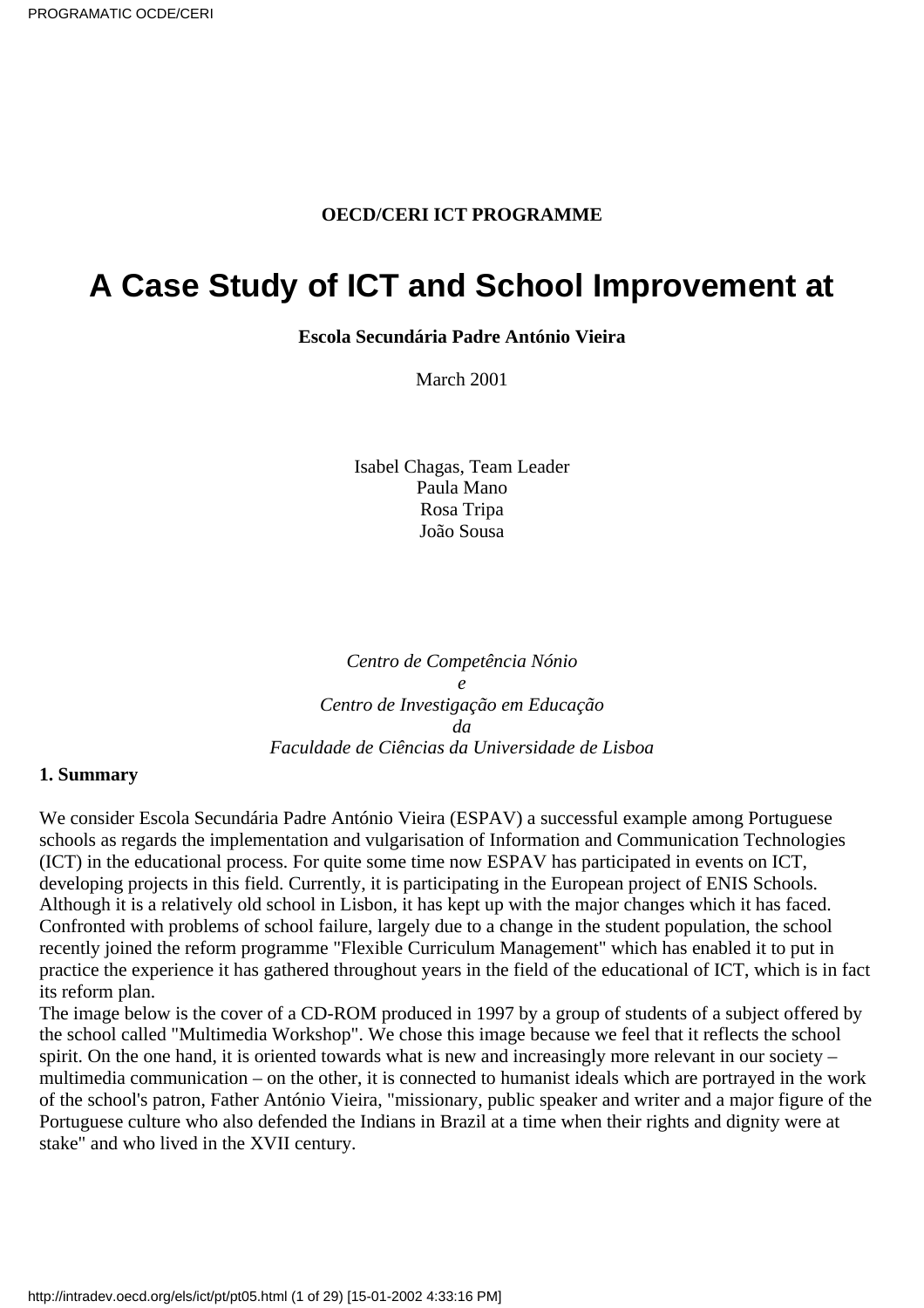

The following sections of this report contain not only detailed information on the school but also an evolution of the innovation project which is essentially based on: the dissemination of ICT in the school, the curricular and extra-curricular activities and on the use of ICT as a medium for the creation of a school "that aims at being a work community where everyone, students, teachers, employees and parents/guardians contribute to the creation of a space for learning, development and self-realisation".

## **2. The past**

Escola Secundária Padre António Vieira started its activity towards the end of the sixties as a high school for boys. The school is integrated in a predominantly middle class and upper-middle class residential area of Lisbon. Owing to its quality, the school's architectonic project is mentioned in Lisbon's Urban Guide. Even today it is considered a very pleasant place due to the green areas which not only surround it but also form part of it.

Throughout the years, ESPAV, as it is known by its members, has undergone profound changes not only as a result of the social, cultural and economic changes that have characterised the last decades, both nationally and internationally, but also as a consequence of the educational reforms that have taken place in Portugal since 1974 and of the specific changes that have occurred in the area where the school is located.

Among these changes, the most important, as a result of the reforms undertaken after the revolution in April 1974, is the transformation of the school from a high school for boys who, in the vast majority, wished to pursue their studies on a university level to a high school with the 3rd cycle of the basic education attended by both boys and girls from the neighbourhood as well as from the surrounding areas which socially are slightly more underprivileged.

As a high school with the 3rd cycle, the school now has under its responsibility the last three years of compulsory basic education which, in Portugal, goes until the 9<sup>th</sup> year of schooling. As a high school, it offers both vocational and general courses (which are the direct path to pursuing tertiary education studies). As a consequence of the aging of the inhabitants of the neighbourhood where the school is located, the student

population of ESPAV has been decreasing or has progressively been replaced by youths from other areas, some closer, others further away, from the so-called "Greater Lisbon".

In brief, ESPAV has changed from a school that was previously characterised by homogeneity both in terms of the social class and educational objectives of the students to a school that is now characterised by the diversity and multiplicity of proposals aiming at educating youths from different social, cultural and ethnical backgrounds and with very different interests and motivations.

<span id="page-1-0"></span>The school's new situation, which was analysed by the teachers of the different subject groups and discussed in terms of the school's different organisational structures, is characterised in detail in ESPAV's Educational Project for 1998-2001<sup>[\[1\]](#page-28-0)</sup> and identifies **school failure** as the main problem. This failure in part results from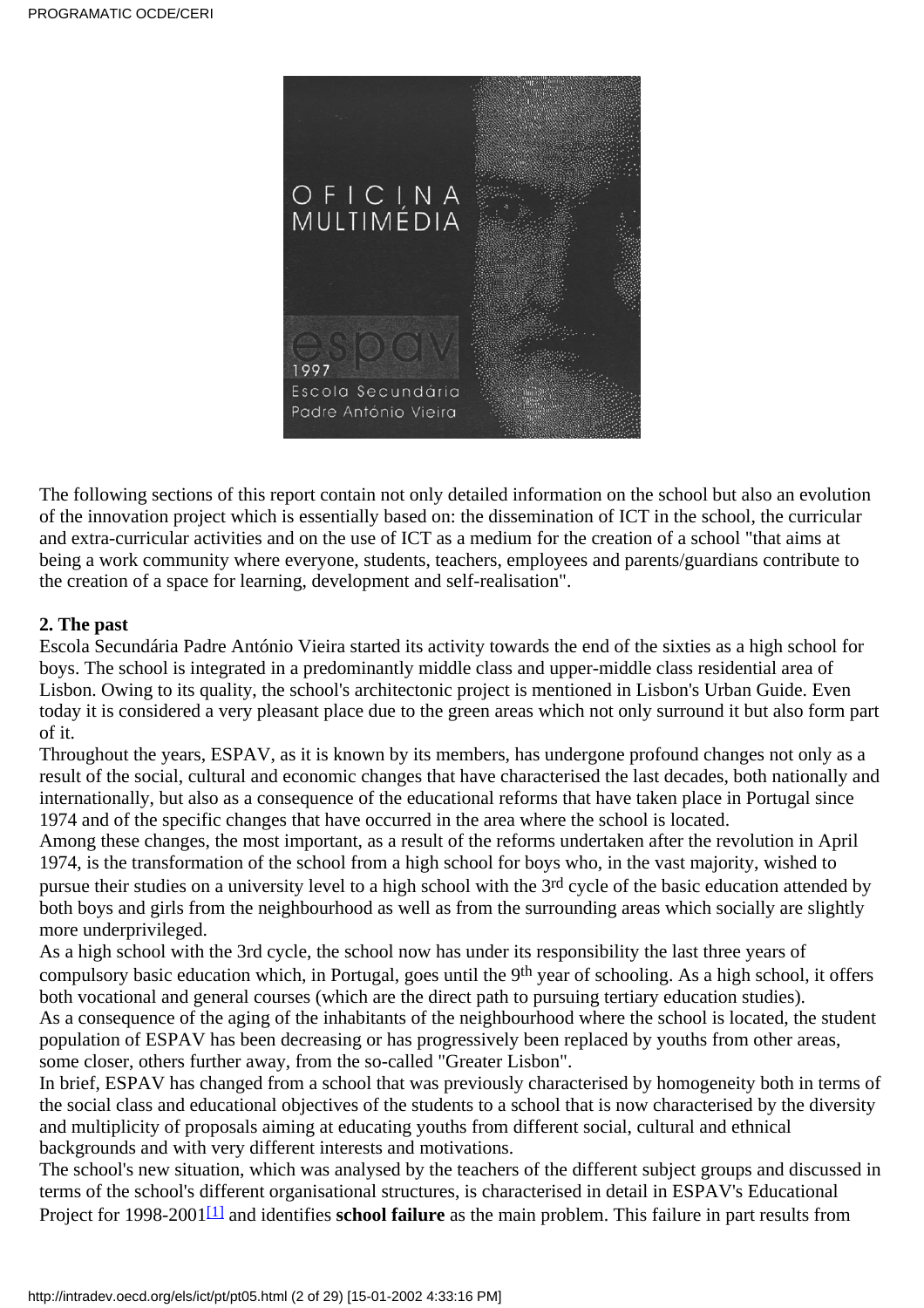"the inadequacy between the school (the learning situations) and the characteristics (tastes, values, priorities and skills) of the students and also from the inadequacy between the curricular plan and the new demands of the changing Portuguese society". This diagnosis leads us to the conclusion that "it is urgent to create a new teaching relationship based on a change of the roles of the teacher and of the student in the building of learning, and on the creation of everything that becomes necessary to bring about this new relationship". In identifying the possible causes of failure, the school's incapacity to "keep up with the rapid economic, social and **technological** changes of society" is explicit.

Once the major problem has been detected i.e. the poor achievement of the students, and the possible causes have been identified, the school's reform plan for the referred period is called "Educating for integration and citizenship" and has the following general objectives:

- "Promote a profound horizontal and vertical structuring, in the curricular organisation, namely in the Basic Education, that will enable active, rational, pedagogical and global management;
- Promote a school policy which, by resorting to partnerships, back-ups, Community with space and school services, will lead to the creation of material (infrastructures and technologies) and human conditions that will make it possible to achieve the above general objective;
- Develop and requalify transversal learning areas, i.e. situations (space and time) for curricular and non-curricular activities that give preference to overall knowledge, the individualisation of learning and know-how, play, the taste for discovery and the civic dimensions of education;
- Organise a systematised and coherent teacher training plan in interaction with everyday teaching life in accordance with the needs felt by teachers;
- Promote school dynamics that encourage the adoption of social rules of behaviour and knowing how to communicate that lead to conscious and responsible citizenship".

In order to meet the proposed objectives, guiding principles were drawn up that encourage active teaching methods, the articulation of different subject areas and the participation/bringing together of all the members of the school community. Also defined were minimum objectives and respective evaluation criteria, support to school projects, complementary curricular activities, general restructuring of the support, post-basic and post-secondary curricular offer, creation of workshop/technological and language learning areas and offering basic education students access to the subject of Introduction to Computer Technology. The most important necessary physical resources listed in the project are: restructuring and equipping the study rooms, associated to a Resource Centre, so that they can be used by teachers and students, creating fun-time areas for cultural, sports and scientific animation activities, the dynamisation and equipping of the school radio, video and television clubs so that civic learning areas can be created.

The deterioration of the school facilities has for some time now been one of the management bodies' concerns. Since approximately 1988 they have suggested building a technological space equipped with infrastructures that are "capable of providing levels of excellency required for the future". As far as resources are concerned, the school has created back-up classrooms and has acquired computer equipment and provided access to the Internet in order to widen the possibilities of educational action and the offer of new technologies courses. This educational project which arose from the discussion among the teachers of the different subject groups and was approved in a Pedagogical Council (by the Teaching Council) in 1998 follows on from previous educational projects in the school, started in 1994 and integrated in the start of the "Cultural School". Since then the school has been concerned with the development, within the school community, of attitudes and values oriented towards citizenship under the motto "being a citizen of the world" (Coutinho, 1997). One of the consequences of such prospects has been to encourage the organisation of free-time and extra-curricular activities by creating Clubs, by integrating these activities with the formal curricular activities, by involving all the members of the school – students, teachers, parents, staff members – and by setting up collaborative work or partnerships with other institutions.

Within this scope, innovative proposals in the curricular and extra-curricular fields have been put forward and implemented using Information and Communication Technologies (ICT). These have been seen as "work tools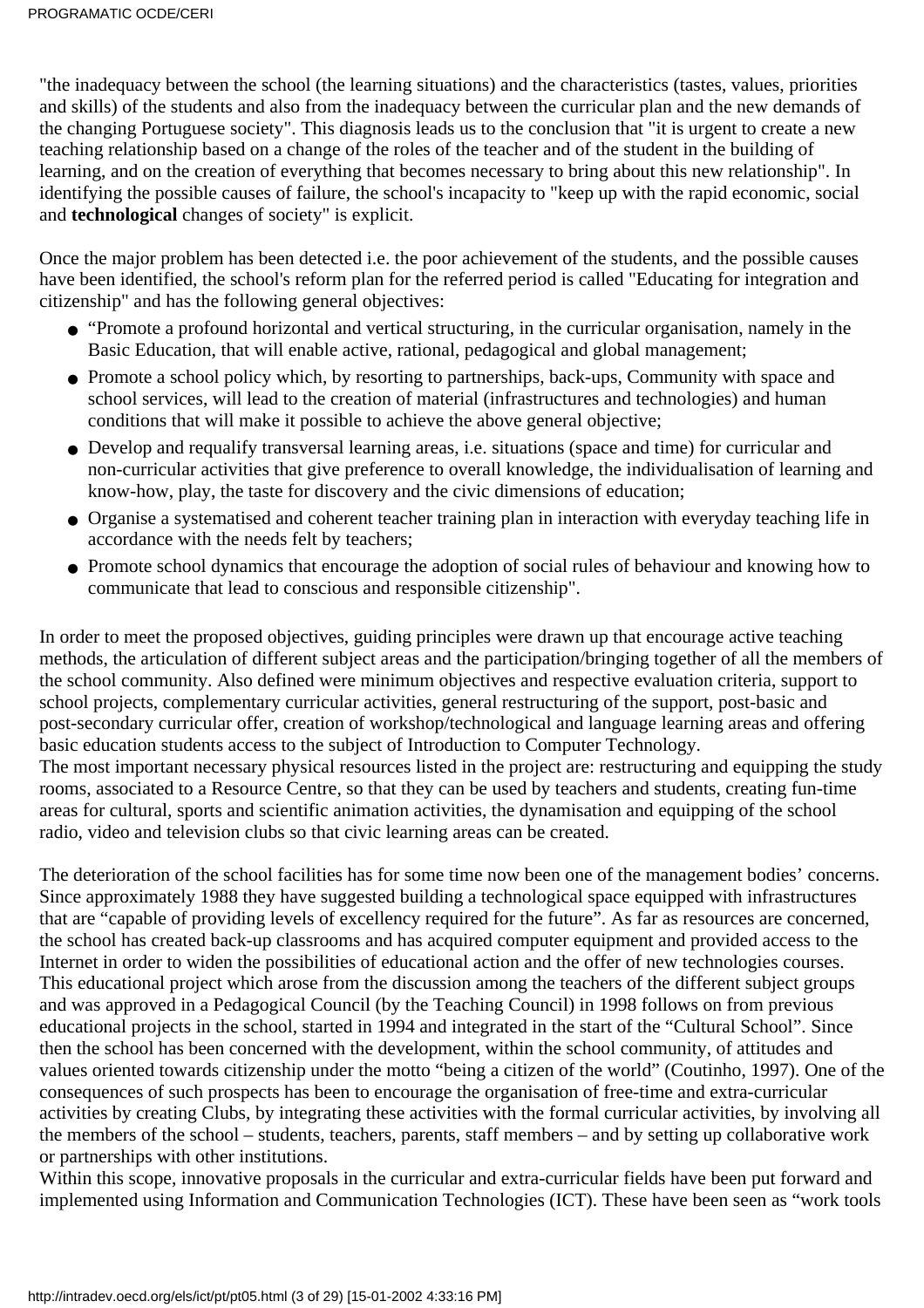that generate new learning and communication processes" (Coutinho, 1997, p. 7). Some of the agents who participated in these initiatives were teachers with ICT experience, namely teachers who had formed part of the Minerva project team from the Faculty of Sciences of the University of Lisbon. The objective of this project, which ran between 1986 and 1993, was to disseminate the use of computers in Portuguese schools. This experience led to the creation of a nucleus of ICT teachers in the school that made it possible to continue the tendencies brought about by the Minerva project on the educational use of ICT and also to the realisation of different activities aiming at the achievement of successive educational projects which were generally approved by and received the support of the school's managing bodies.

From among these activities, the following are highlighted:

- the creation of the "Travessias" project which started in 1996 and whose aim was to create a communication space through the publication of a magazine – "Travessias" – and the creation of video material, designed and produced by both students and teachers. Participating students could be either from basic or secondary education and, at the start of the project, two classes (60 students) from the Communication Area participated permanently in the initiative;
- the "Environmental Education Club" whose aim was to carry out projects in the environment and nature conservation area. This initiative integrated the European project from the Comenius programme "Young environmental reporters" which involved using the Internet. Within the scope of the activities of this club, the students, as "journalists", published the results of their research in school newspapers and in the regional or daily press and exchanged opinions via the Internet with their European colleagues who were researching identical problems. ESPAV participated in this project in the 1996/97 and 1997/98 school years;
- the "3D Space" or graphic information, three-dimensional modelling and computer-assisted animation *atelier*. This space started as a club which lasted for two years, from 1987 to 1989, and is still advertised in the school's dissemination leaflets. This initiative seems to have given rise to the "Multimedia Workshop" subject directed at secondary school students;
- the "Technological Training in Multimedia Production" course, supported and co-financed by Prodep and which, in conjunction with the "3D Space", provided the teachers involved with experience and provided the foundations for the conception and realisation of the courses currently offered;
- project assignments within the scope of the "Introduction to Information Technologies" subject (an optional subject of basic education) developed by teachers from the Mathematics, Portuguese and Geography subject areas;
- creation of two circles of study in collaboration with a FOCO training centre called "Pedagogical dimensions of ICT in everyday school life" (which started in the 1997/98 school year) and aimed at training the teachers from the school on ICT.

In 1996, the Ministry of Education launched a new programme promoting the use of ICT in the educational process called Nónio in which competing schools could participate by submitting projects where it would be possible to request financing for different purposes, such as for the acquisition of hardware, software, training and specific project support. ESPAV entered with a project called "Citizenship on the threshold of the XXI century" which was approved and received partial financing and which permitted a significant approach of its objectives, i.e.:

- "to provide a follow-up to the activities previously developed in the school in the ICT field;
- to strengthen operative skills in the use of ICT, seen as generating a renovation of the teaching/learning process and of the teaching relationship;
- to help students and teachers to develop research and organisational skills as well as the ability to construct new teaching/learning models;
- to create an information community with a view to active, democratic and participated citizenship on the threshold of the XXI century".

This project was also designed to provide greater coherency between formal teaching activities in the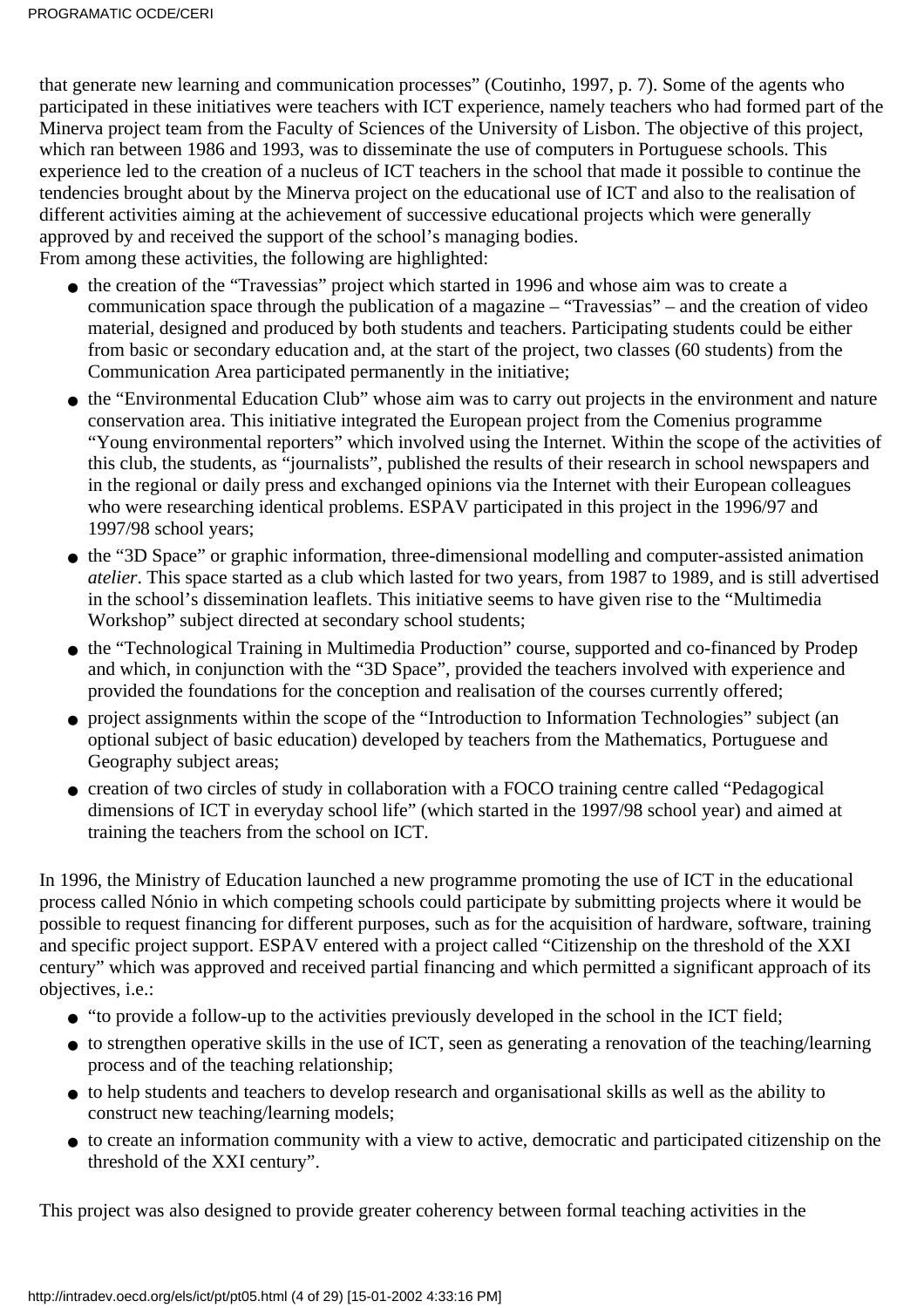classroom and extra-curricular activities in which the school already had significant experience, such as consolidating the school's computer network so as to generalise the use of ICT by all school members, which would imply a "greater rationalisation in the pedagogical use of the existing computer equipment", among others.

Besides pursuing the projects already in progress in the school, the creation of a project with the following activities was also proposed: the creation and maintenance of a school Internet site, the creation of an Intranet to facilitate and encourage intra-school communication and the consolidation of a Resource Centre in the Mediatec. The project was approved and received financing to start the proposed initiatives. Given the standards of the competition, according to which each competing school should associate itself to an institution that could offer it support in achieving its objectives, ESPAV associated itself to the Nónio Centre of the University of Lisbon's Faculty of Sciences.

In order to encourage the use of ICT in the teaching/learning process of the different subject areas offered by the school, the project considered the following fields, directed at a target public composed of both students enrolled in the respective areas and teachers:

- Scientific involving the Mathematics, Physics, Chemistry and Biology areas. The objectives clearly define the intention of promoting the use of the different computer resources that currently exist in support of teaching activities, namely with an audiovisual support as a source of simulations and games in "exploration and investigation experimental activities", in project assignments, in stimulating teachers to work in groups, thereby ending their isolation, and in supporting students with different learning rhythms;
- Artistic involving the Graphic Computing (3D Space, mentioned above, and Multimedia Workshop) areas. The objective is for students to develop the capacity to visualise and construct three-dimensional objects and to use computer tools in a graphic perspective. The aim is also to encourage the teaching staff to use these resources in the classroom;
- Communication which, in general terms, involves the school's initial projects already mentioned in this report, such as "Travessias" and the nucleus of "Young environmental reporters". It also includes new initiatives such as the creation of a "CD-ROM space" with the participation of a 12th-grade class, the aims of which are to familiarise students with the potentialities of the new technologies, to integrate this technology as a resource in everyday school life and to inspire in students the capacity to gather, interpret and reconstruct animation; the "EXPO98" project whose objective is to study the urban renovation process of a previously degraded area that gave rise to the 1998 International Exposition; collaboration in projects in the Psychology, Portuguese, History and Technological areas. These projects, which encourage students to use ICT as common resources for the success of their projects, are integrated in or use as resources many of the materials and know-how produced in other projects or subjects that form part of ESPAV's set of initiatives that use ICT.

The stability of the teaching body and the age group in which the majority are included (between 30 and 50, the latter having increased significantly), simultaneously express a high degree of vocational qualification and, possibly, also a natural resistance to change and innovation. For this reason, the School's Educational Project refers to the need to create specific training actions so that the previewed reforms can occur. According to the data of a questionnaire conducted on the teachers by the school's Executive Board, most of them have a positive assessment of the school, like what they do and were open to the fact that the school needs to join the autonomy process which was much in discussion by the Government at the time. Nevertheless, the school dynamic, which becomes evident with the previously mentioned projects in course, reveals a significant involvement of the teachers in the reform in course.

<span id="page-4-0"></span>In the 1999/2000 school year, ESPAV joined the reform project promoted by the Ministry of Education "Flexible Curriculum Management" for basic education which in general terms "aims at promoting a gradual change in curricular management practices. The intention is to improve the effectiveness of the educational response to the problems brought about by the diversity of school contexts and to ensure that all students learn more and in a more significant manner" $[2]$ . Flexible Management enables each school, within the limits of the national syllabus, to "autonomously organise and manage the entire teaching/learning process. This process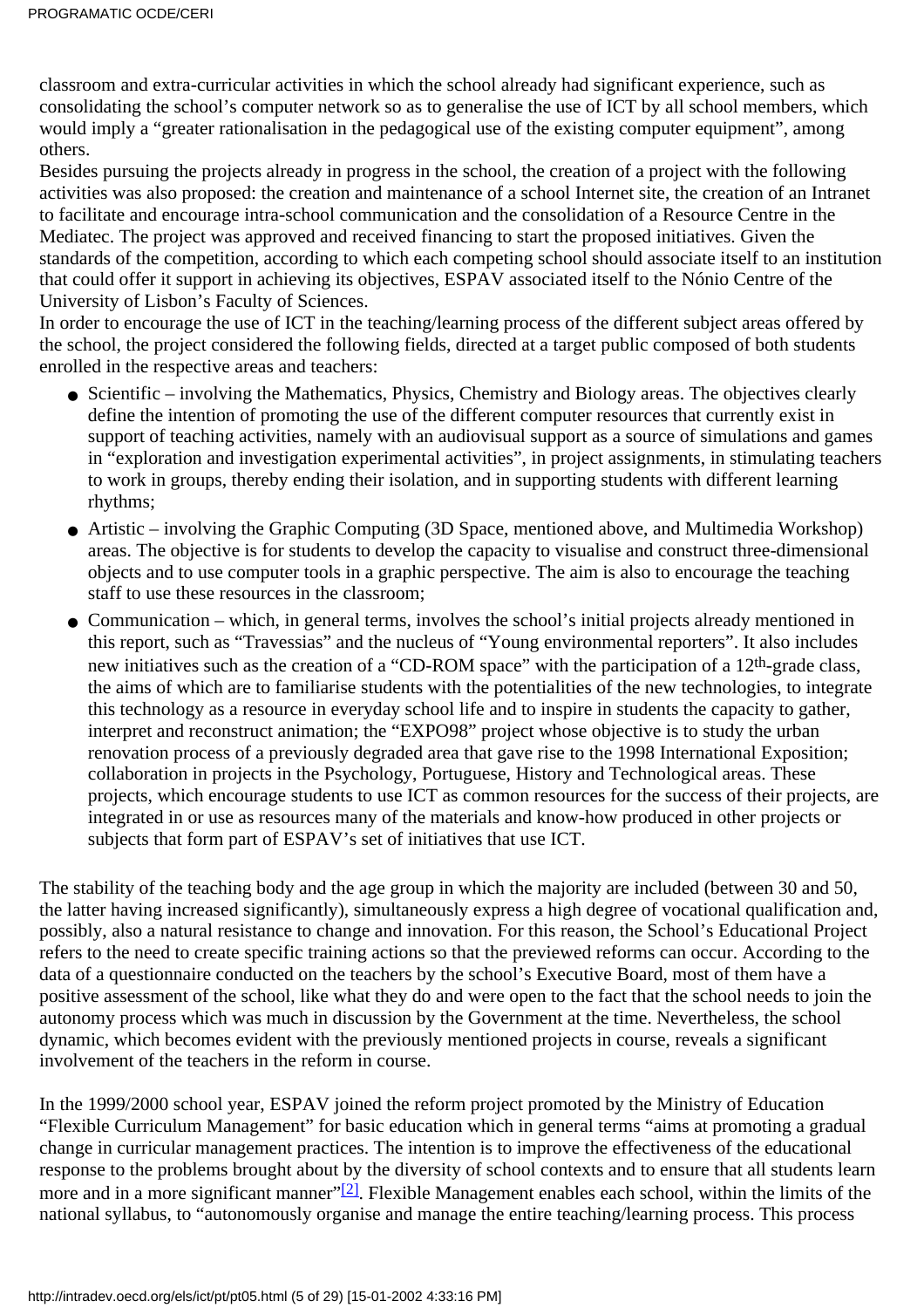should be adapted to the different needs of each school context and may contemplate the introduction of local and regional components in the syllabus".

Joining the Flexible Management project gave the school not only the legal support to meet some of the objectives listed in the educational project but also the motive to disseminate the foreseen initiatives as well as others conceived later among the different members of the school, among which we highlight the teacher training actions carried out in the school.

## **3. The present**

The observations included in this case study started with a visit to the school by different members of the research team during the "School Day" which was composed of artistic, cultural and sports presentations included in the "Science Week" which today is regularly commemorated in many Portuguese schools. The following report on the use of ICT made by a Brazilian colleague currently working with the team from the Faculty of Sciences is a good start for a description of the school at present as far as its reform and innovation project is concerned:

"The school has computers linked to the Internet where students can do their assignments. It also has a multimedia kit on each floor for teachers to use in their classes. This kit consists of a computer, a video, a tape recorder and a television and video cassettes or programmes can be viewed on the computer using very good sound equipment. The Communication students were presenting an assignment they had done in one of their subjects and they clearly used the material (ICT) with great ease.

We watched the presentation of a project that caught my attention. It involved the participation of black students where the presence of ICT made the difference. The students handed out stories and poems written by African artists and passed round photographs of themselves or of their family, showing the culture of their people. The presentation was very elaborate, using a data-projector, text and music.

In the Mathematics and Physics areas, rather academic experiences were presented, with no connection to or contribution by ICT. According to the principal, the teachers mainly use the Internet to do research work but not as a medium for teaching. One of the reasons for not using computers is because the assessment is done traditionally and due to the amount of time available. With traditional classes it is possible to finish the syllabus; however, if computers are used, it takes a lot longer and not everything in the syllabus is covered. I noticed that the administrative staff use computers as the rooms and offices have networked computers. The teachers we contacted were very pleasant and receptive. The students felt rather shy with the presence of strangers during the presentations. There was quite a lot of excitement in the school with the festivities and there were many visitors.

I think the school is well equipped but that it needs to encourage teachers to use ICT as a MEDIUM in their teaching".

This report mentions some vital aspects of the current situation in the school:

- the development of projects within the scope of ICT carried out by students and integrated in formal subjects of the school syllabus;
- the creation of conditions to make available computers, multimedia hardware and a connection to the network to enable the effective use of these resources by students and teachers;
- the creation of appropriate areas where these resources made be used as a support to the curricular and extra-curricular activities;
- the exchange and sharing of knowledge and experiences among all the members in a perspective in keeping with the principles of the School's Educational Project "Education for Citizenship";
- the positive atmosphere that can be felt in the school, among all the school members, expressed by the availability for communication, exchange of ideas, collaboration and mutual help.

Among the initiatives included in the reform and which express the current state of the school, we highlight the following as these were the ones mentioned in greater detail by all the people we contacted.

## *ICT Resources available*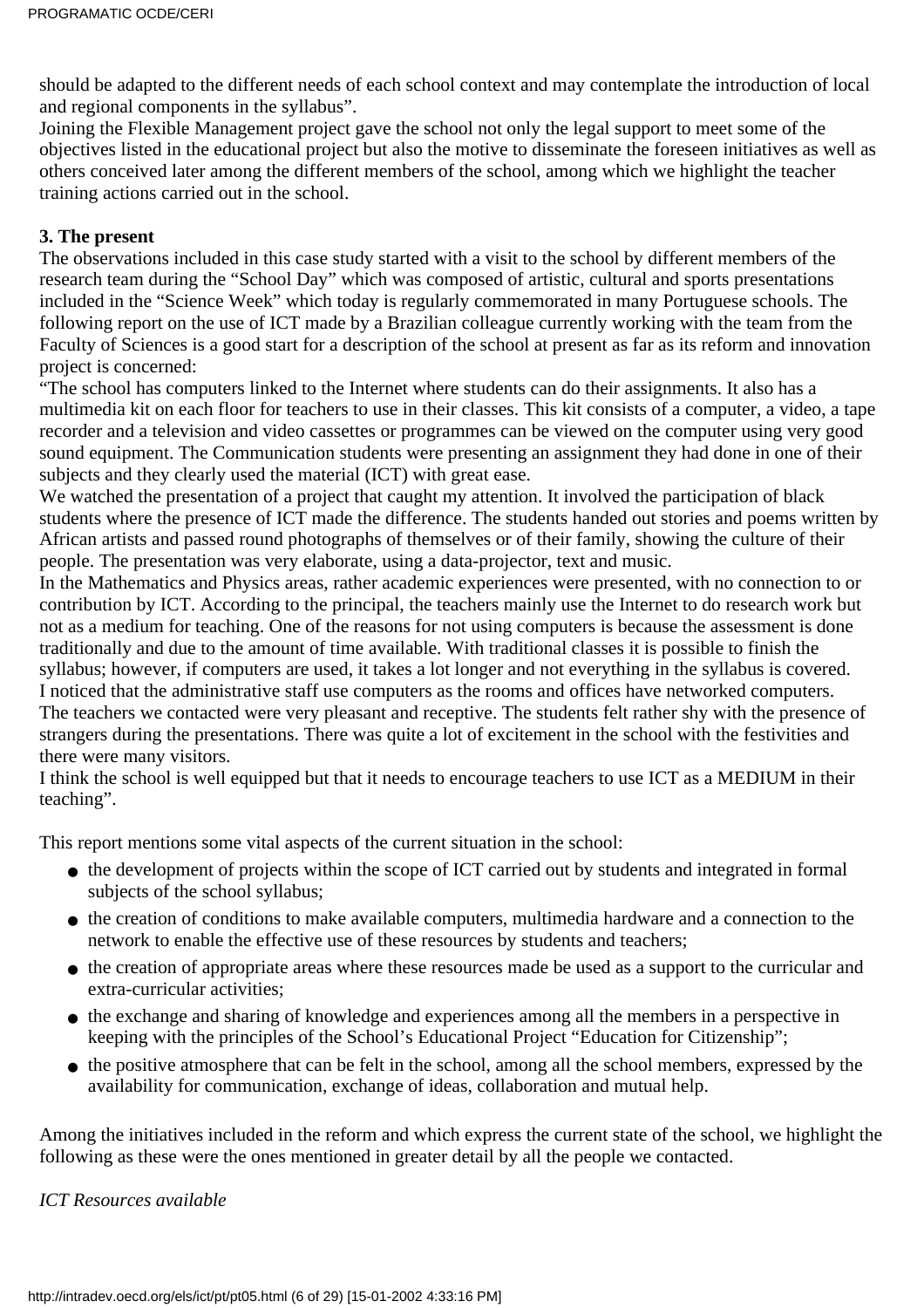ESPAV currently has five rooms entirely equipped with just computers (picture 1) which at certain hours of the day are clearly insufficient given the number of users. This situation has raised the need to create more computer rooms available for the students and to hire more staff capable of not only managing the activity in these rooms but also of resolving simple technical problems that may arise.

There are also computers located in many other rooms in the school: the staff room is equipped with four and the parents/guardians' room has two which can also be freely accessed by the teachers. Most of the offices of each subject group has a computer. There are also four computers available in the resource centre or mediatec which can be freely accessed by all the students who request it via a requisition system. This system enables the administrative services to manage the activity in the mediatec and also to control the type of use made (it can ban access to less advisable sites).



Picture 1. Model of a computer room

The administrative services, the secretaries office and the Executive Board are also equipped with computers. The ratio is one computer per 6 students, which corresponds to an unusual and enviable situation in terms of Portuguese schools.

All the computers are networked and linked to the Internet in two ways: via RDIS (Digital Network with Services Integration), whose usage costs are paid by the school, and via the RCTS (Science, Technology and Society Network) network, under the responsibility of the Foundation for National Scientific Computing, whose access is free for all Portuguese schools.

One of the school's major objectives is that all classrooms have access to the Internet, enabling it to be used as a source of information and clarification (for example, access to an electronic dictionary) and also as means of communication between classes or between schools. Access to the Internet in the classroom may also be, according to the predictions of the teachers who usually use ICT, a form of encouraging their more unwilling colleagues to use ICT as a resource in the teaching/learning process.

As a contribution to the dissemination of ICT and a better functioning of these technologies in the different curricular subjects and to the promotion of greater interactivity among the different subjects, the so-called "multimedia trolleys" (or "multimedia kits") are being created. These are mobile metallic structures that can be transported from one place to another: a computer, a screen, a video recorder, a DVD recorder, a data show and a webcam. The computer has appropriate software installed making it possible to use the potentialities of all this hardware to the fullest and can be easily connected to a suitable point in each classroom. In the classrooms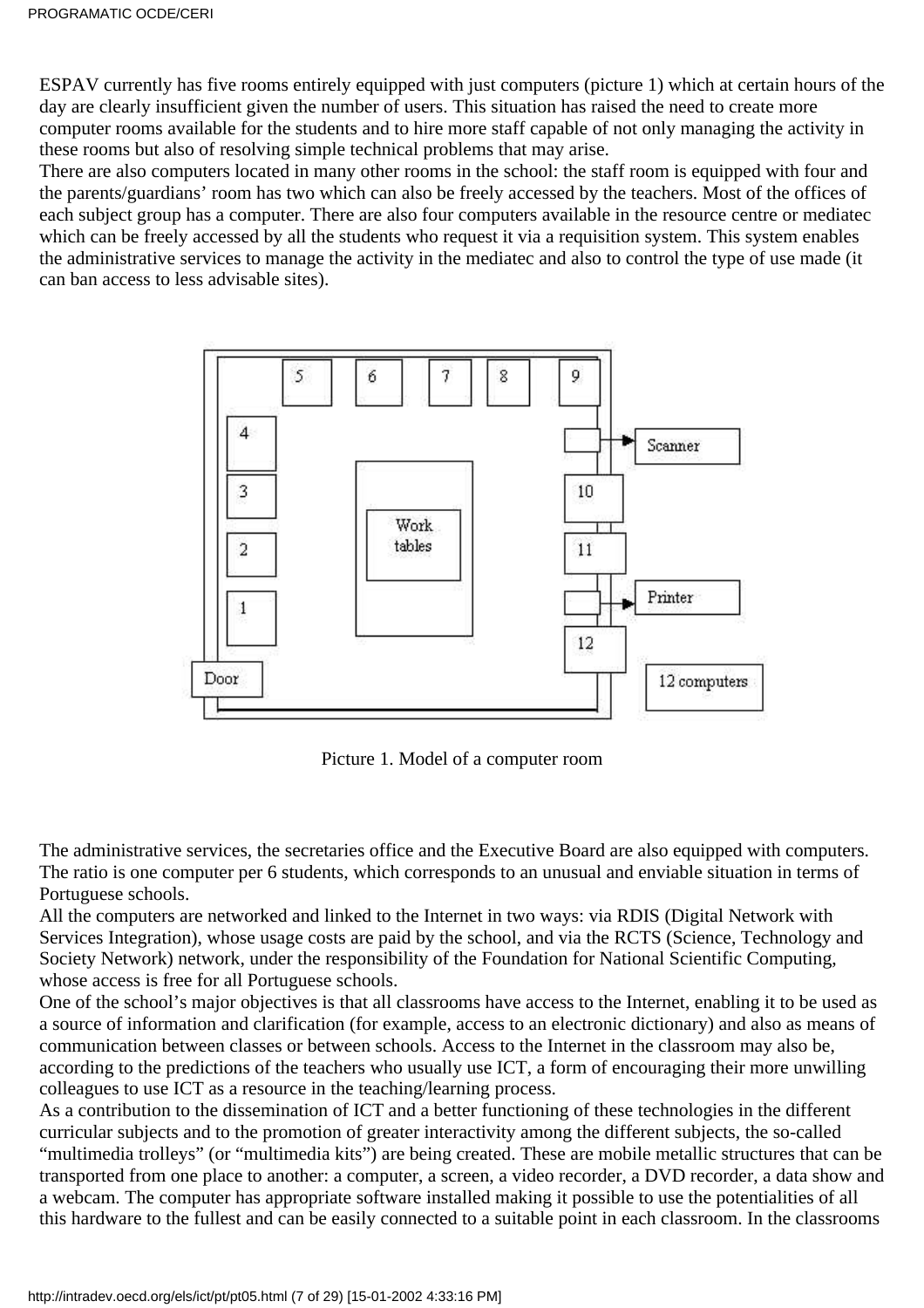with Internet connections, it will be possible to watch or participate in videoconferences or in other real-time communication activities. In this way, teachers from different subjects may communicate from one room to another. Students may be speaking from one room to another and see each other via a video camera, which is lots of fun and very motivating. The idea is for there to be one kit for every three floors in the school. Currently there are two kits and all that is necessary to complete the third is a computer.

The trolley also came about as a practical need to be able to move the multimedia equipment to the classrooms with greater ease because the school is unable to equip all the classrooms, with at least one computer, due to financial reasons. The idea came from teachers in the school who participated in a meeting with other ENIS schools in Denmark in 2000 where they were introduced to a similar resource. The use of the "multimedia trolley" in ESPAV is still in an experimental phase. Training sessions are currently being held in the school so as to familiarise the teachers with this new resource. Response to these training actions has been very positive.

#### *The school site and the creation of an Intranet*

The school has had an Internet site for quite some time if we compare it with other schools of the same level of teaching in Portugal. The site contains general information on the school, its origins, who its patron was, its location and the characteristics of those who attend it. It has also published the school's educational project corresponding to the 1998-2001 period, the internal regulations and the school's curricular organisation, details on some of the subjects, a reference to the projects – national and European – in which the school is involved and also includes some pages with work done by some of the teachers and students. Nevertheless, according to the explanations of all of the teachers that were interviewed, including the principal, this site has been at a "standstill" for quite some time now as it has not been updated regularly as defined in the current rules of publication and maintenance of a WWW site. This fact has been a concern for all and after lengthy discussion among the school members that are more involved in this initiative, conditions have been created with the objective of resolving this situation. The solution involves training a group of teachers on Internet publishing and the creation of an Intranet that will later give rise to the reformulation of the existing site or the creation of a new one.

The existing site was created by the former principal and involved the participation of some colleagues, namely a Physics and Chemistry teacher, currently on sabbatical leave, who regularly published the work of his 9th-grade students, a Philosophy teacher who used a page he had created as a contact point with his students and which is known by everyone in the school, and an Arts teacher who also published his own personal page. According to some of the teachers contacted, the site was concentrated around a small group of people, had a relatively low participation by the students and needed to transmit a more global picture of the diversity of the activities in course and of all the school members. For its reformulation, a group of about 12 teachers from different subject areas was created. These teachers are currently attending a training action in the form of a project within the scope of continuing teacher training. This training action, which is held in the school and is co-ordinated by two of its teachers, broaches the topic of how to publish on the WWW, including the use of the Frontpage application and the design of the structure of the site. The primary objective is to create an Intranet, or in other words, the school's internal page.

This group is very heterogeneous. It consists of teachers with vast experience in the ICT field (at least two of them co-ordinate the training action) and by others who consider themselves as self-taught individuals. The group also includes teachers who have participated in training actions organised by the ENIS programme and other who volunteered to participate simply because they are interested in the subject and would like to collaborate.

According to the teachers involved, this internal site will take into consideration a set of objectives, the most important being:

• the transfer of information on an internal level, using a sort of internal mail through the creation of personal folders to which all the information that arises will be channelled. In this way, given the ease with which it is possible to access the existing network in the school, each teacher can easily and comfortably keep up to date on the events in which he/she has to participate. He/she can also have access to other important information that is constantly being received by the school's central bodies by regularly checking his/her personal internal mailbox. This resource will not be limited to the teachers but will be extended, in subsequent phases, to the students and school staff;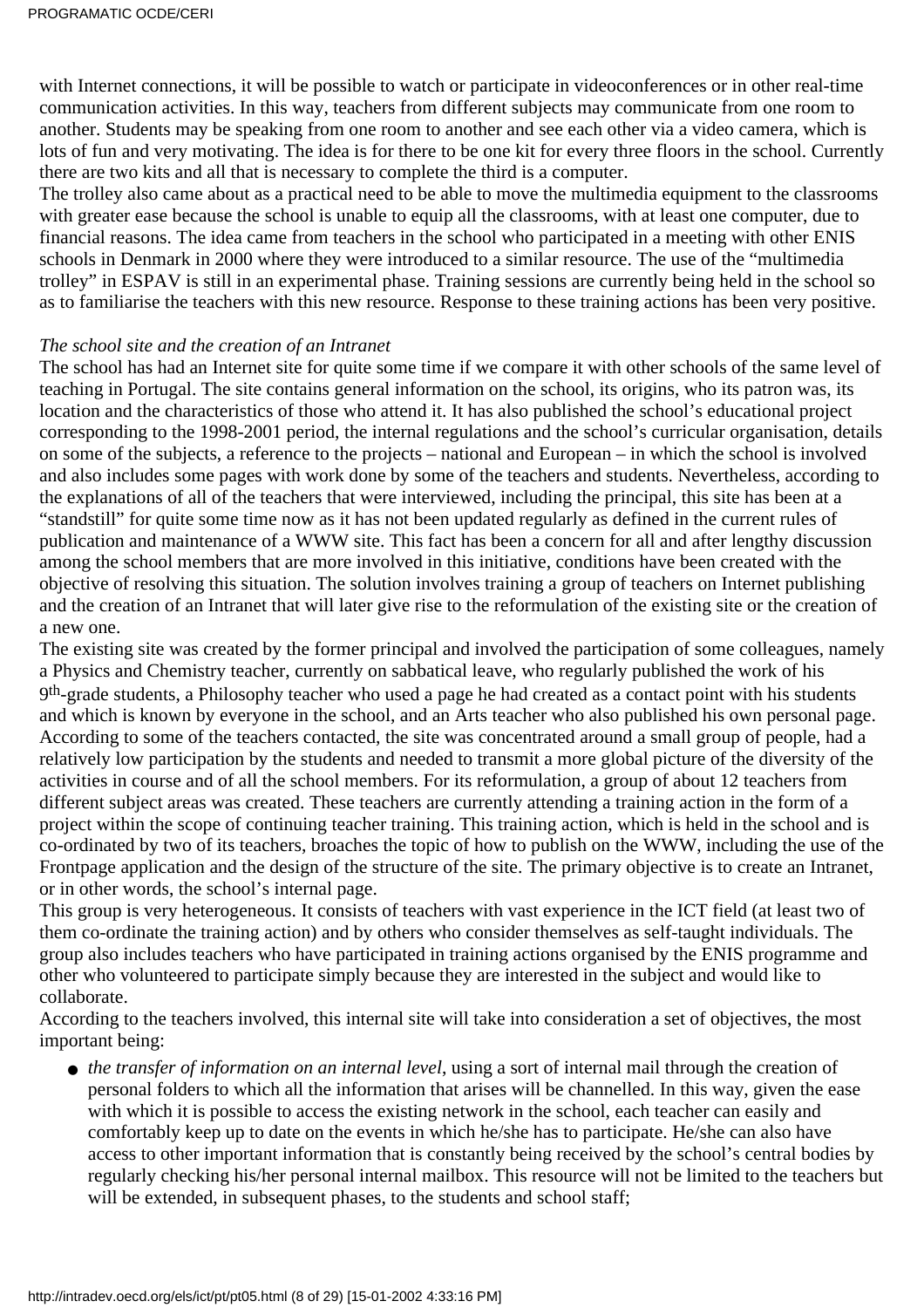- the dissemination of the use of this resource, first among the teachers, aimed at the more reluctant ones who in this way may feel more motivated to check their mailboxes, and later in an attempt to make the best use of all the other resources available and to progressively familiarise themselves with ICT;
- the promotion of "internal interactivity", facilitating and encouraging communication and collaboration among the teachers, which is important in itself in the field of the vocational development of teachers, particularly in the field of making better use of ICT in their own subjects, and which can also facilitate partnerships between subjects, which is one of the objectives of the reform project of flexible curriculum management;
- *encouraging the use of this resource as a work tool between teachers and students*. The pages of the Intranet can be used to publish the following: class newspapers, information and study materials, worksheets for students with solutions and tests for them to do, with the quick and individualised response of the teacher. Each subject can have a dedicated space where the following are included: the programme, links to other relevant sites, work done by the students and other documents that may be of interest as a back-up to the teaching/learning process of these subjects;
- *making available important documentation to the whole school community*, such as, legislation, courses and programmes offered by the school, data on the students' progress and suitable jobs on the labour market so as to help 9<sup>th</sup>-grade students who do not wish to pursue their studies and 12<sup>th</sup>-grade students who wish to choose between a middle-level course or a university course, access to sites with information on the programmes and courses offered by higher education institutions;
- allowing access to and the requisition of works from the Mediatec's database by any member of the school from any computer thus avoiding going to the Mediatec unnecessarily.

The teachers involved in this process are convinced that the Intranet is a very strong work instrument as it grants almost instant access to the Internet due to a wider band. In addition, if it is in fact conceived, which implies that a number of decisions have to be made as to its structure, contents and differentiated access, the teachers will feel more at ease in publishing their first piece of work and in this way they will feel encouraged to use this resources and to invent new ways of using it.

Creating this Intranet will also involve an experimental phase to understand and discover the best way in which the students can participate in the creation of materials and publication on the Web. Some teachers are a little apprehensive about the way students can use the Internet, not only as an information resource but also as a place for publication when the school page is once again available. The idea is therefore to include students in the creation of the Intranet. These students will be chosen from those whose teachers are involved in this process and who are developing multimedia projects. Students who are currently members of the school radio and cinema clubs and those belonging to the Student's Association will also be contacted.

Once the conception, construction, publication and testing of the Intranet is completed, the team involved in this project will then create the school's Internet page with the materials that are considered suitable to be made available to a wider public. It is thought that throughout this process not only will the teachers directly involved increase their skills in the field of publishing materials on the Internet but they will also provide colleagues who continue to have difficulties in using this resource with support. Everybody implicitly expects the Intranet/Internet to be used both students and teachers not only as a source of information but also (and most importantly) as an original communication and resource tool for new learning processes adapted to the reform programme associated to the P.E.E..

## *New Information Technologies – new subject offered by the school*

<span id="page-8-0"></span>The main reason that led the school to join the "Flexible Curriculum Management", better known as "flexibilisation" among the teachers, was the serious problems of school failure registered in the school. The existence of students from basic education (to whom this reform programme is exclusively directed) with many needs and difficulties of various types prompted a work group involved in curricular development that was created in the school to try and find forms of changing the teaching and working practices in the school in such a way as to bring about greater autonomy. This was made possible through the development of certain skills and knowledge that could be useful for most of these students who predictably would not pursue their studies in secondary school after completing the compulsory schooling  $[3]$ .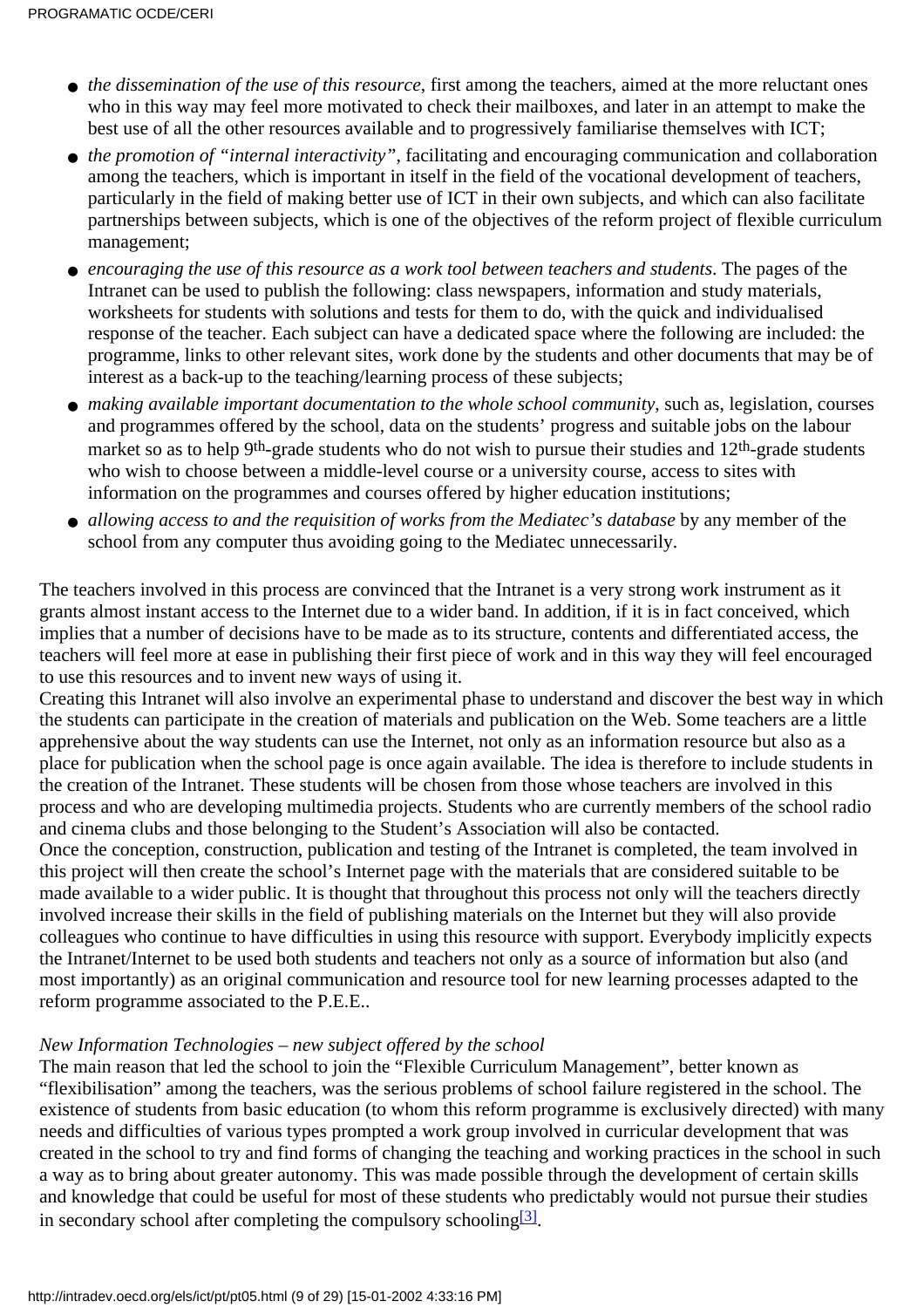Long before the launch of this reform project, the teachers in the school were already convinced that students should learn to use ICT as from the start of the  $3<sup>rd</sup>$  cycle of basic education – 7<sup>th</sup> grade. There were different reasons to back up this argument: the unequal preparation of students at this level due to not only the enormous differences between them as regards access to a computer at home, but also due to the significant differences in the education offered by the different 2<sup>nd</sup> cycle schools where the students came from.

As from 1995, therefore, the so-called "workshops" were created where students accompanied by their teachers could develop projects, generally integrated in the curricular subjects, using ICT. This was one way of dedicating themselves to their studies whilst simultaneously learning to understand the possibilities which these technologies offer. Here they learnt how to make searches on a database and on the Internet, how to gather and process pictures and how to work with the basic tools: word processing, spreadsheets, databases and presentation applications. These learning processes were important not only for those students who had no intention of pursuing their studies but also for those who wished to go on to secondary school. Currently, students at this level of schooling are increasingly expected to have acquired a set of skills in using ICT and well prepared for approaching the different curricular topics.

This prior experience led the work group involved in curricular development, together with the school's Teaching Council, to create a new optional subject called "New Information Technologies" (NIT). This name was chosen so as not to confuse it with another optional subject that already forms part of the national regular syllabus: the "Introduction to Information Technologies" which basically consist of the introduction to computer sciences studies and which has mainly been chosen by students who wish to pursue their studies in this field.

The NIT aim to familiarise **all** students in the school with ICT and to widen their horizons as to their possibilities as work tools, not limiting their use to games and IRC platforms. This is a transversal subject and fundamentally serves to complement their other subjects, providing recourse to ICT. There is therefore no set pre-established programme. The teachers who volunteer to lecture this subject meet at the beginning of the year to define some general objectives and to create a very general programme. The most common learning methodology is project work encouraging the exchange of experiences and collaborative work, where students with more knowledge and experience can help others. The students develop projects chosen by themselves, or at the suggestion of teachers from that subject or from other subjects who would like students to study a specific topic in greater depth. In this subject it is also possible to work within the scope of the two Comenius projects in which the school has been involved.

The weekly duration of this subject is two hours – the last two hours of the students' timetable, allowing those students who did not enrol in this subject to leave school earlier and to have time to dedicate themselves to other activities. The NIT run for the three years that make up the 3rd cycle. The organisation, although very flexible, is as follows: in the 7th grade the basic principles of using ICT are introduced, involving the topics mentioned above in relation to the experimental workshops before the implementation of the "flexibilisation". In the 8<sup>th</sup> grade, students will apply ICT to the scientific subjects and to Mathematics. The 9<sup>th</sup> grade will be dedicated to art and art expressions.

Each class has two teachers. Most of the teachers volunteered to lecture this subject in the different grades and it was necessary to hire the services of teachers outside the school due to student demand. All the students from two of the three 7th-grade classes enrolled. Many students from the third class were unable to enrol due to other activities held outside the school. In 2000/2001, teaching of the subject started in the two 8<sup>th</sup>-grade classes and it is expected that in 2001/2002 teaching of ICT will start in the 9th-grade classes.

Although it is generally felt that this initiative is producing positive results in the learning processes and in the participation of the students, the teachers comment that a very big effort is being made due to certain pedagogical, sociological, psychological and technological factors (as regards the speed with which the existing resources become out of date) that need to be faced and overcome. The most important of these are:

- some students are somewhat lazy to create something original. They generally limit themselves to "copying and pasting" what they find on the Internet;
- some students are not interested in or sensitive to the composition and aesthetical aspects of their work. They merely go on working without first designing what they would like to do;
- the reactions of the students in relation to the limitations of the technology are very different. Some want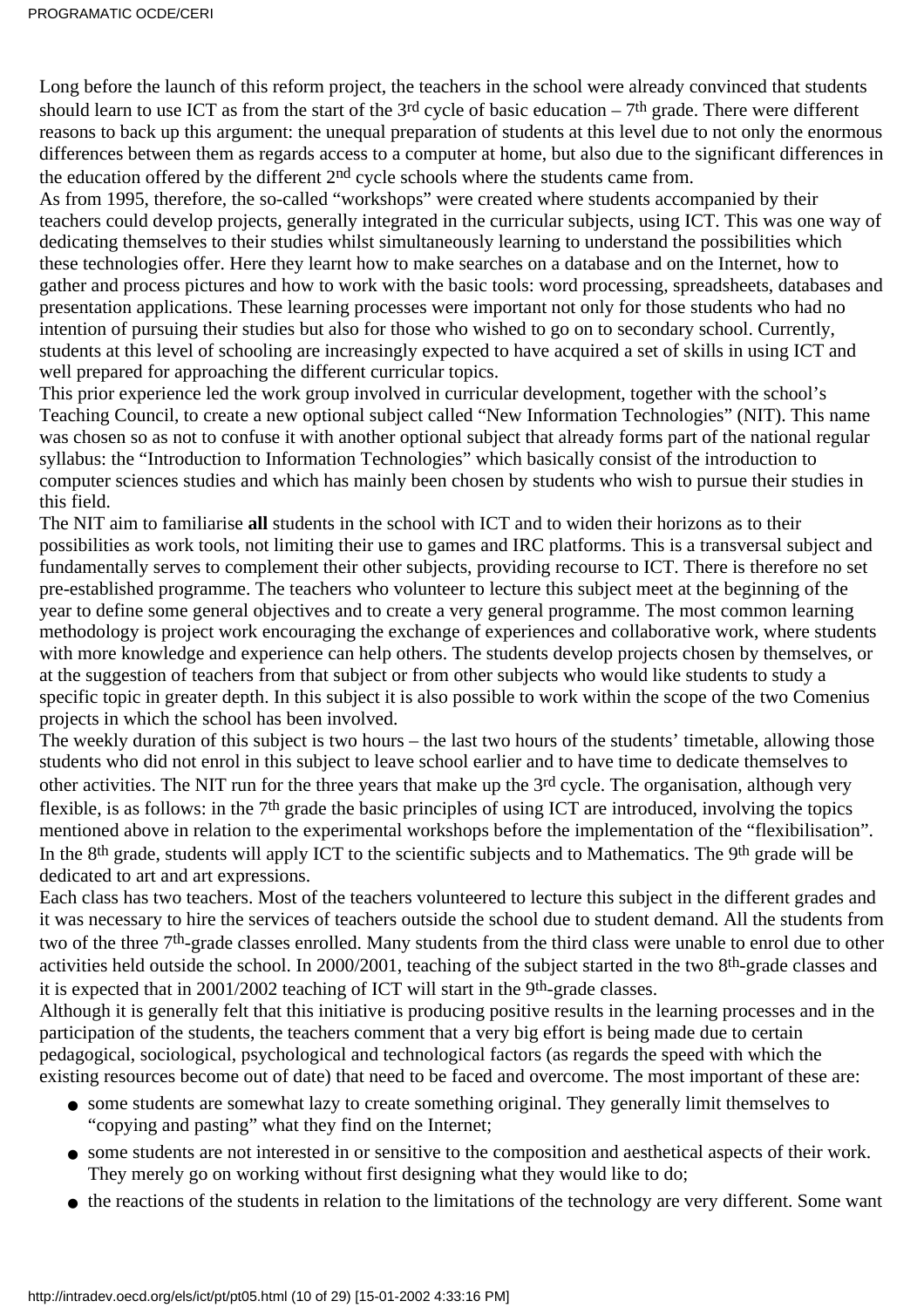everything to happen "now!", becoming impatient and losing interest in the work. Others are more patient (perhaps because the material they have access to is of better quality);

- there are some students who have no inclination towards ICT and sometimes have destructive behaviour in relation to the existing materials;
- the 8<sup>th</sup>-grade classes are particularly difficult, perhaps because of the age of the students (teenagers) or lack of interest for scientific topics. In this case, it was decided to create a newspaper for each class, which led to greater interest and participation.

Despite everything, a lot has already been done of which the school community is aware: on the school day, many articles written by the students were displayed and could be read by the other students, by the parents and by other visitors to the school; at Christmas, the school sent Christmas cards which they had created in these classes and the school newspaper, the most complex project, is progressing slowly. Each class created its own logotype and is currently working on the topics they chose to be published. In future, these newspapers will be available on the Internet and later they will be selected for publication on the school site.

## *Multimedia Workshop – One of the prides of ESPAV*

<span id="page-10-0"></span>On a secondary level, the school offers integrated courses in 4 groups<sup>[\[4\]](#page-28-1)</sup>. Each of these groups provides the necessary courses to pursue university studies, the so-called "general courses" and two technological courses (of a vocational nature) which are the "Arts and Trades" courses, included in the 2nd group and the "Communication" course included in the 4th group. The syllabus of all the integrated courses, in all of the groups, includes a subject called "Multimedia Workshop", better known as "MMW". The number of teaching hours of this subject is different in each group, the maximum being six hours a week in the technological course "Arts and Trades" and the minimum being two hours a week in the courses of the 1st group.

This subject started in 1996/97 when it was possible, through funding obtained via the PRODEP, to offer 12<sup>th</sup>-grade students or those who had already completed it an after-hours course. The final result was an interactive CD-ROM containing the work produced. The cover of this CD-ROM is included in the introduction to this report. The success of the course and the possibility of additional funding from PRODEP permitted the creation of a new course with the same title but this time directed at 10<sup>th</sup>, 11<sup>th</sup> and 12<sup>th</sup>-grade students from the technological courses, and during normal school hours. The good results achieved gave rise to a proposal, presented to the Ministry of Education, for the official creation of the "Multimedia Workshop" subject as part of all the secondary school courses offered by the school. This proposal was accepted and the course is currently in full operation.

<span id="page-10-1"></span>The objectives of the MMW are as follows:<sup>[5]</sup>

- to understand the importance of the new technologies in the creative processes, in the production of cultural goods and in their dissemination;
- to understand the importance of computer means in the economy of investigation and projection processes, namely through the two- and three-dimensional representation of the project components;
- to understand the importance of computer means in the economy of the dissemination processes of cultural goods and knowledge, namely through hard digital media (CD-ROM), interactive databases and the Internet;
- to access projection, in the two- and three-dimensional and interactive forms, with recourse to computer applications;
- to understand the operative methodologies of the new technologies so as to ensure permanent updating and learning throughout active life.

The methodology used is project work based on problems that are put forward throughout the classes. Both collaborative group work and individual work are encouraged, depending on the tasks that are being carried out in the context of the problems addressed. The classes are generally given on a partnership basis when there are more than 6 students per class.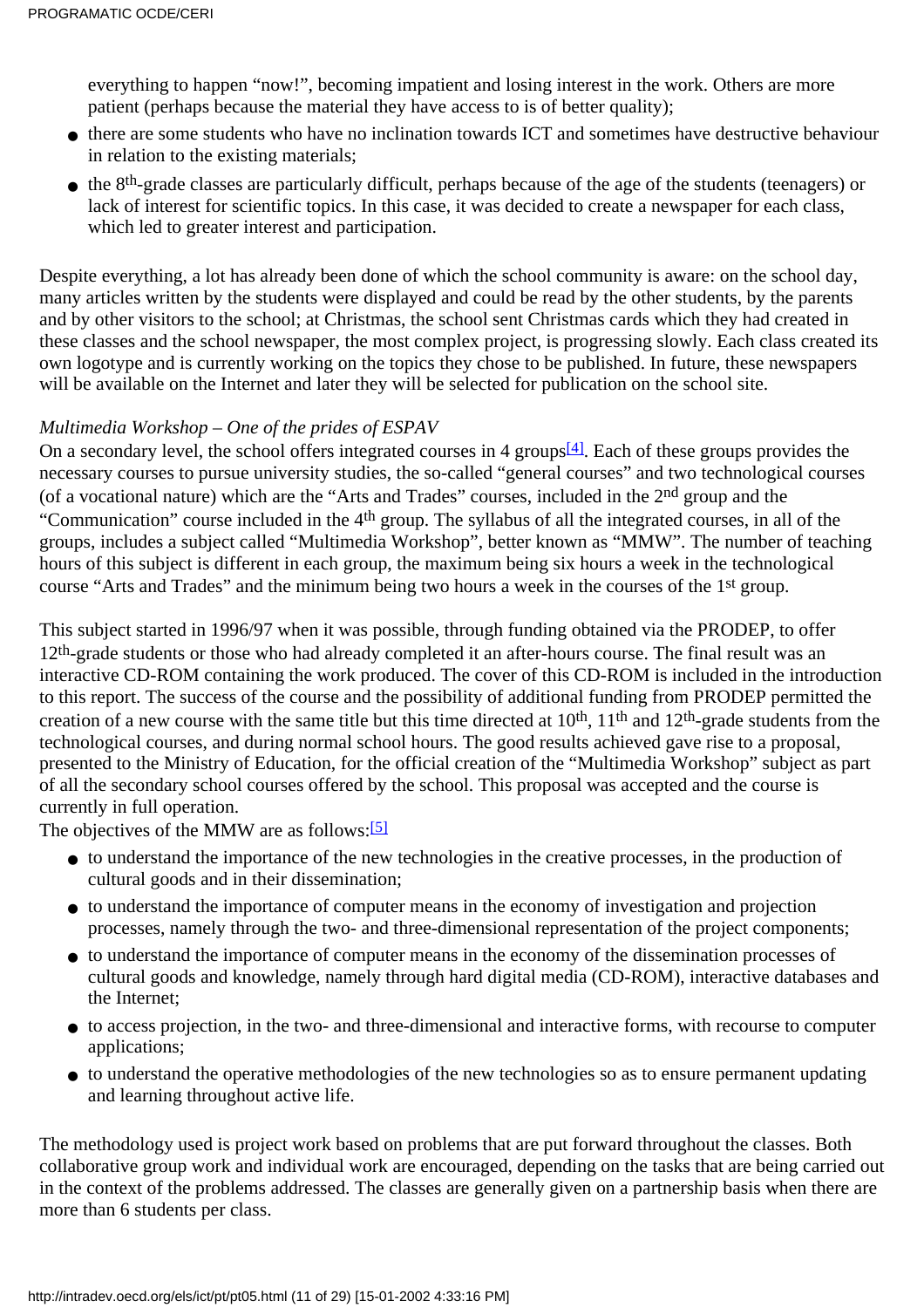The main topics covered are: basic hardware and software concepts, saving mechanisms, communication networks; operative systems and controls; projection methodologies, representation systems and specific applications; vectorial design and raster pictures; two- and three-dimensional modelling; sound and video digitalisation; script and hypermedia integration.

The teachers that are currently in charge of this subject feel more like dynamists than teachers. They have basic training in architecture and throughout their vast experience acquired at ESPAV they have dynamised and participated in training actions of graphic computing. They have, also, in their own words "learnt with their colleagues and with the students!"

The results obtained by the students have been considered as excellent by the teachers, which is proven by their high marks. The teachers' perception is that in general the students like the subject as they are very dedicated and are capable of devoting a lot of their time to the success of a specific project. According to one of the teachers interviewed "this happens because the students wholeheartedly enjoy what they are doing! It's more related to them, it's more related to the world outside the school".

#### *ICT as a tool in the different curricular subjects*

The use of ICT as a tool in the teaching/learning process of the different curricular subjects, both on a basic and secondary level, continues to pose a problem in the context of ESPAV's reform programme. Judging by the comments made by those interviewed, by the observations carried out and by the results of the teacher surveys, there are very few of them who feel capable of innovating their teaching practices through the application of the different possibilities of using ICT as aids in the teaching/learning process. The teachers generally feel conditioned by a programme where basic school students are assessed on a school level while secondary school students are assessed on a national level. For this reason, in formal classes, and particularly at a secondary level, they prefer a clearly transmissive and demonstrative teaching model.

For at least 15 years now a group of teachers from different areas, especially from the Physics, Mathematics and Language areas, many of them former participants in the Minerva project, has been concerned with this issue and has taken initiatives to train their colleagues and to disseminate ICT as a tool for learning within the scope of the syllabus. The initial idea was to organise an area with computers where this kind of learning could take place and which interested teachers could use to learn new perspectives, discuss how these could be brought about and obtain information on how possible problems could be resolved. These initiatives produced positive effects and little by little some teachers started integrating ICT in their teaching practices. With the gradual increase in the equipment available and accessibility to ICT, the fact of being associated to a teacher training centre (approximately 20% of the teachers are trainers in this centre) and the very dynamic that currently exists in the school, the number of teachers who use ICT has been increasing but the practice is not yet generalised.

A teacher belonging to this initial group explained to us that the idea is to disseminate not only the technologies themselves but also the methodologies for using these technologies as a support to student projects. The objective is to "create a spirit in the school to integrate the technologies naturally in the syllabus, in the subject areas, both as far as the compulsory syllabus is concerned and in transversal areas". The circles of study continue to be held in the school, dynamised by a large group of teachers. Nevertheless, many difficulties persist, the most important being:

- a specific form of resisting to the change. It is currently accepted that ICT can benefit learning and make the classes more attractive to students; there is also some degree of mastery of many of the ICT modalities that exist at present. However, the teachers feel that they still **do not know everything** and fear that something may go wrong during a class;
- the students themselves are a limitation. There are some students who know more about computers, about the Internet and how it works than the teachers. Some teachers feel threatened by this fact and are therefore intimidated to use ICT while others are capable of taking advantages of these situations and use them to integrate the class and to have these students help the others;
- the classes are more complex and require a lot more preparation time; the teacher needs to prepare him/herself on the specific technology that is going to be used, many times requiring practice in using the hardware and software, as well as on the didactic structuring. As this form of teaching is basically focused on the students it is very different from that which the teachers, especially the older ones, are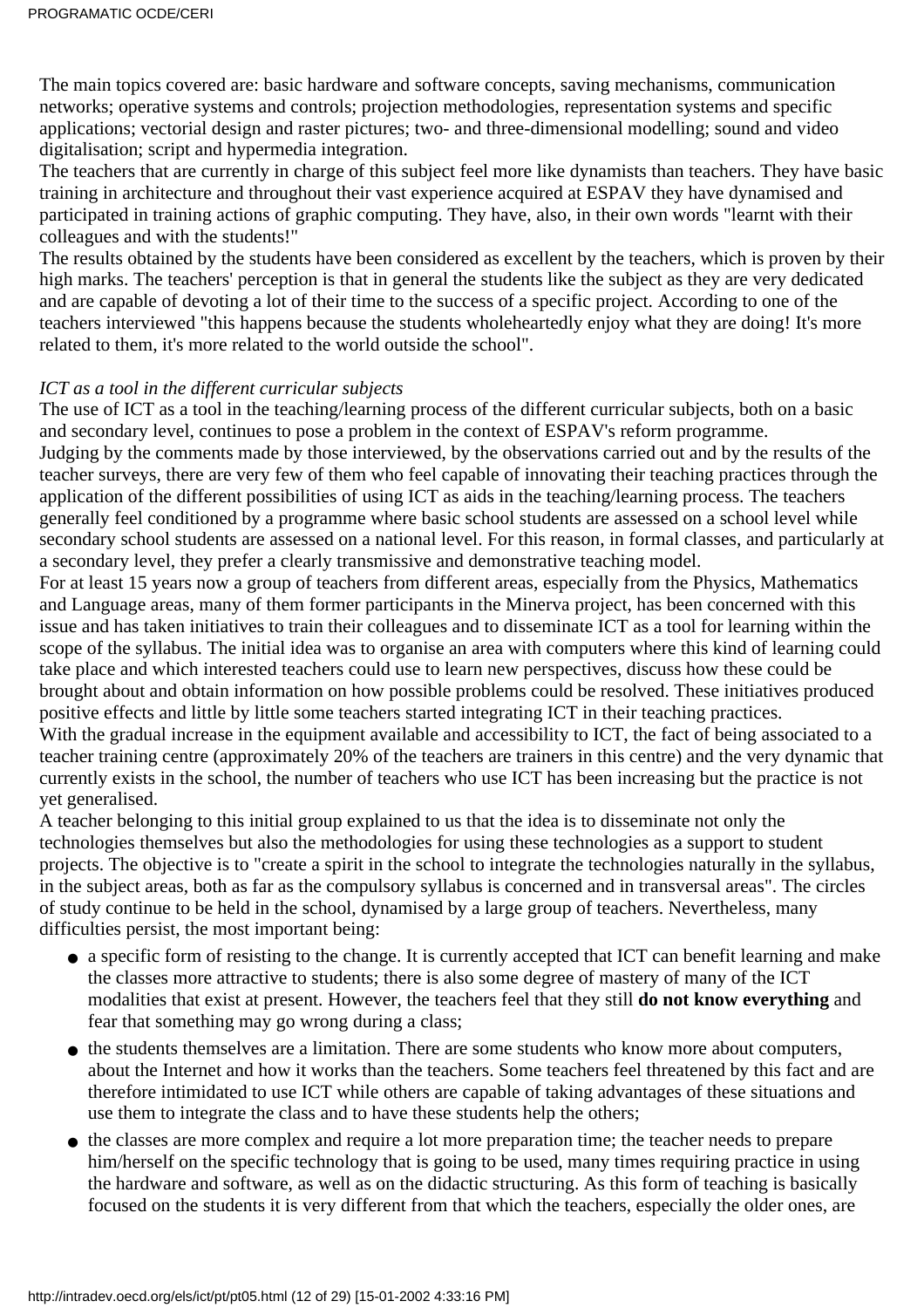used to applying;

- the running of the classes. Having the students bunched together in groups, facing the computer, often completely absorbed by what is going on there, with their backs to the teacher, speaking to each other and then suddenly impatiently calling the teacher, asking for clarification on a variety of doubts, creates a new type of "confusion" that is far from the "confusion" which experienced teachers are generally used to managing;
- the volunteer basis on which the teachers work. With the exception of some indications on the Mathematics syllabuses on the use of graphic calculators, there is currently no educational policy in Portugal that clearly defines the educational use of ICT in the teaching/learning process in the curricular subjects;
- the inexistence of evaluation mechanisms in the ICT field integrated in the curricular subjects. In this way, the skills which research has shown to be possible to develop in students through the use of ICT are not presently taken into consideration and consequently are not included in basic or secondary school assessments.

These last two factors are obviously not associated to the school but rather to a national situation that must be resolved. The assessment issue has already been discussed in ESPAV. According to the Director of the Executive Board, this issue has been addressed at different moments in the current school year, namely by the Teaching Council, where the assessment criteria in this field and the respective weights to be given to each have been examined. The traditional idea of an assessment based on the results of tests has been questioned lately by the introduction of ICT in the teaching/learning process due to the new skills which the students display and the different types of activities carried out in the classroom. It is necessary to think of some alternative forms of assessment which express what the students are learning in a valid and reliable manner.

## **4. Main Hypotheses**

After the days we spent in the school, speaking to its members, observing what went on there, analysing the data and trying to understand the role which the ICT have played in the school, the hypotheses which gave rise to this study now seem to be too reductive, not to mentioned simplistic. What is happening is much more complex than comparing two different perspectives, one as an alternative to the other and to make a clear choice for one of them.

The two alternatives possibly coexist, or not, or there are perhaps others; possibly factors that were not thought of before are present, significantly conditioning that which we are trying to study.

Despite these limitations which are part of the actual design of this study, it is possible to discuss the hypotheses put forward and, based on the data obtained, to make a contribution to understanding a technology which already has a clear influence on our lives and which may play an even bigger role in our education and training, the future of ICT being difficult to predict.

## *Hypothesis 1*

In the case of ESPAV, technology has clearly been a strong catalyst of the school's reform. Even before the Internet and due to the conviction and intervention of a group of early adopters of ICT, to which the president of the school's Managing Board belonged, important decisions were made which had the following consequences:

- the creation of new types of classrooms computer rooms which in turn gave rise to new learning environments, expressed in different types of activities, different attitudes in the classroom (both of the students and of the teacher), interaction among students, between students and teacher and possibly between other participants with whom it is possible to work given the new resources;
- the use of new aids in the teaching/learning process, often on the initiative of the students but which make possible a new approach to the topics to be studied and most importantly of all, greater participation of the students in this process by carrying out projects on topics of their choice or suggested by the teachers, whose products can then be placed at the disposal (and criticism) of the school community and outside it;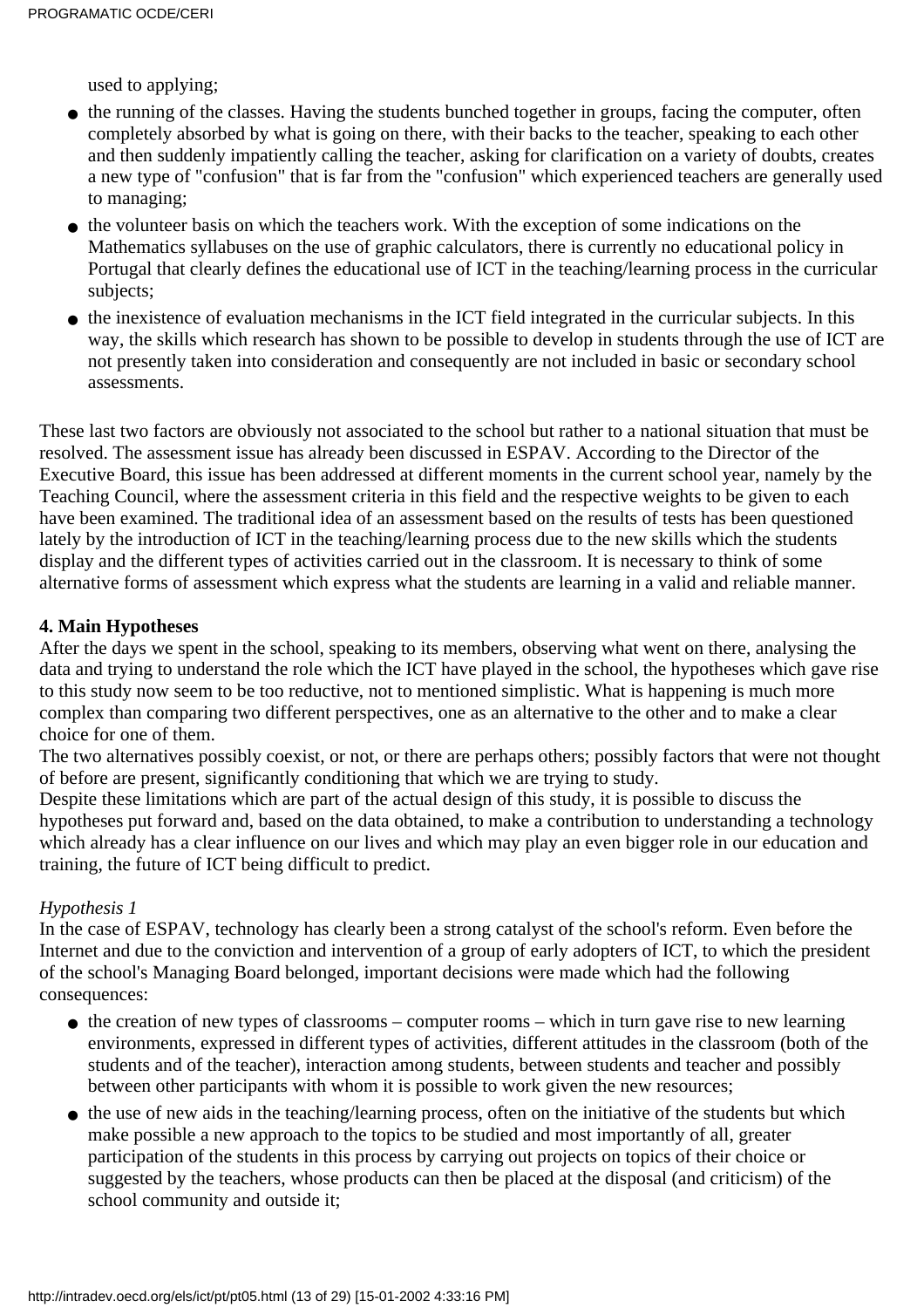- the modernisation of the school library, the Mediatec, to include a resource centre granting access to a much wider variety of reference resources than those which were available in the beginning. In this school, research work has become an essential activity as a complement to the learning acquisition and construction procedures;
- the specific training of teachers, leading to a diversity of action modalities incorporated in the national continuing teacher training plan, carried out by teachers in the school in collaboration with a training centre;
- the creation of new curricular subjects that bring new contents, skills and teaching methodologies to the basic and secondary syllabuses;
- the creation of an Intranet that will enable not only new communication mechanisms and habits among the school members, but also new forms of working among teachers and between teachers and students.

Nevertheless, these innovations may lead to an improvement in the school's failure rate, ESPAV's big problems, and may contribute to the "Educating for integration and citizenship" which is the school's major target at present. Many of the innovations brought about by the application of ICT may give rise to opportunities to meet the objectives of this project.

It thus becomes difficult to define the borderline. In ESPAV's case, ICT appear simultaneously to be an indispensable catalyst of the reforms that have taken place in the school and a medium with its own potentialities that will make it possible to solve specific educational problems. In the particular case of ESPAV, the fact that **all** the students have the possibility of acquiring basic training in the use of ICT should be highlighted as this does not happen in many Portuguese schools.

#### *Hypothesis 2*

What was possible to describe in this case study seems to follow the traditional dissemination pattern of reforms and innovations described by Rogers (1995). In brief, it is possible to identify aspects observed in this study which are contemplated in Roger's theory:

According to Rogers, an important factor in the rate of adoption of an innovation is the compatibility between the values, beliefs and past experiences of individuals in specific social surroundings. ESPAV, as a social surrounding, is characterised by a teaching body with vast experience in shared work. Past experience reveals the sharing of ideas on the importance of innovation in the ICT field. The ability to implement a School Educational Plan that involves negotiation between the school members, organised according to the different administrative bodies (on which parents/guardians and students have a seat on some) reveals the existence of compatibilities or the capacity for negotiation between its members. In addition to these characteristics are others, also referred by Rogers, such as: **the innovators are members of the school** and, in general, they are prestigious members not only due to the knowledge and experience they have in the ICT field, but also due to the positions they have held and the initiatives they have dynamised in the school. One of the initial innovators was principal of the school for several years and the current principal, besides supporting this innovation is also an ICT user in different activities, namely in the teaching/learning process of Mathematics, of which she is a teacher; **the dissemination of ICT is oriented towards its clients**, in this case the teachers. The many training actions and the availability shown by the innovators to clear up doubts and to offer support when asked are examples of this.

As regards the innovation-decision process, there are five different stages: 1) knowledge; 2) persuasion; 3) decision; 4) implementation and 5) confirmation. The observations carried out in the school show that the dissemination process of the innovation that took place here is at stage 4. Different initiatives are in full operation while others (application of ICT in regular classes) are possibly still at stage 3 – decision. The school appears to be going through a particularly sensitive period in this process, i.e. the continuation of the successful dissemination of this innovation will possibly depend on the results of the implementation.

Rogers considers different categories of people in the field of adopting the innovation. There are: 1) the innovators; 2) those who adopt them from the start (early adopters); 3) initial majority; 4) later majority; 5) latecomers or those who do not adopt them at all. It is possible to predict, in a given innovation dissemination process, the relative percentages of each of these types. In ESPAV's case, although there are no data available to make a precise identification, na initial majority situation can be predicted, which corresponds to the fact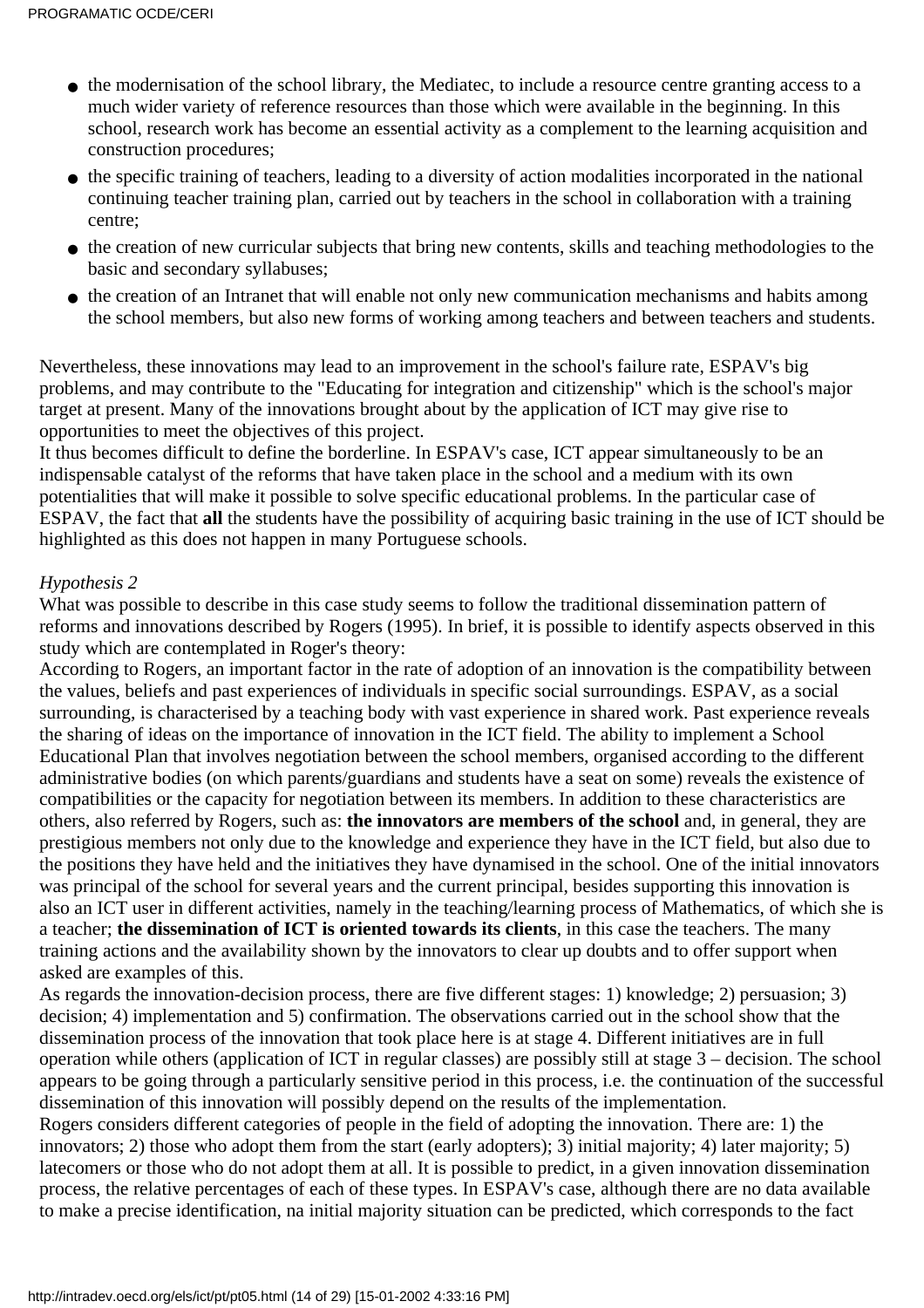that approximately 34% of the teachers in the school are in full process of adopting ICT in their practices. The brief experiment that has just been carried out serves to reaffirm the usefulness of the theoretical and practical basis which Rogers' work provides. However, in the case of the innovation dissemination process in the school environment, certain issues should be addressed, namely those related to the school culture and to the vocational development of the teachers, to mention just some of the two lines of research in education that may contribute more to an understanding of the factors which determine the adoption of ICT in the educational process.

#### *Hypothesis 3*

The data obtained point to the confirmation of this hypothesis because, without teachers who are interested in adopting ICT and without competent teachers to integrate ICT in learning, effective implementation is not possible. Nevertheless, this is not the only element, and the effectiveness of ICT may involve this aspect but it also involves all the others which are presented in the alternative hypothesis. Thus, the results of the implementation of ICT are determined by a set of factors which, on the basis of the study carried out, are highlighted: the culture of the school, expressed here in the consideration of all the members of the educational community, in the relationships that are established between them and in the environment that can be "felt" of these relationships; the management of the school as playing a decisive role in the different decisions with implications in the implementation of ICT; the support offered by the governmental bodies, granting an opportunity of time and, most importantly, acknowledging the initiatives and the efforts of the innovators, the equipment, which should be updated on a continuous basis and kept in good running order; the students who need to be heard and who need to be given opportunities for more active participation. The issue should not be put simply in terms of skills but also in terms of the feelings, perceptions and expectations of the people involved.

#### *Hypothesis 4*

The data point to the alternative hypothesis. This situation does not refer specifically to the issue of ICT implementation but has been present in many innovations in the field of education, namely when an attempt was made to disseminate the new teaching/learning methodologies of sciences by discovery. Students of rich parents generally tend to always benefit more from the innovations than those of poorer parents. The gap between them widens instead of narrowing. This means that if an effective implementation of ICT in education is intended, it is not enough for students to have access to the technology and respective training in the school, but that mechanisms should be created to support those who have difficulties or who cannot ask for support outside school. In this case, Rogers' model may be insufficient to understand these innovation dissemination process, as was previously seen in the approach to hypothesis 2, but resort should be made mainly to the knowledge brought about by different lines of research in the field of sociology of education.

#### *Hypothesis 5*

The data obtained in the present study are not sufficient to back this hypothesis but they are also insufficient for a more in-depth discussion that these statements deserve. What happens is that, having as a foundation application methodologies based on the experience in the school and in educational research, ICT bring a new contribution to the education and development of youths and are a resource that widens the research and communication possibilities in a way in which, until now, no other resource has been able to do. The use made of each resource depends on each individual. A good educational project will certainly guide a youth of any age to make maximum use of the potentialities which this new resource can provide. Despite the difficulties, the mistakes (with which one learns) and limitations, the practices observed in ESPAV point in this direction; and certainly many other schools throughout the world will share this perspective.

#### **5. Projections for the future**

Table 1 below summarises some of the data obtained throughout this study.

Table 1 – Organisation of the data gathered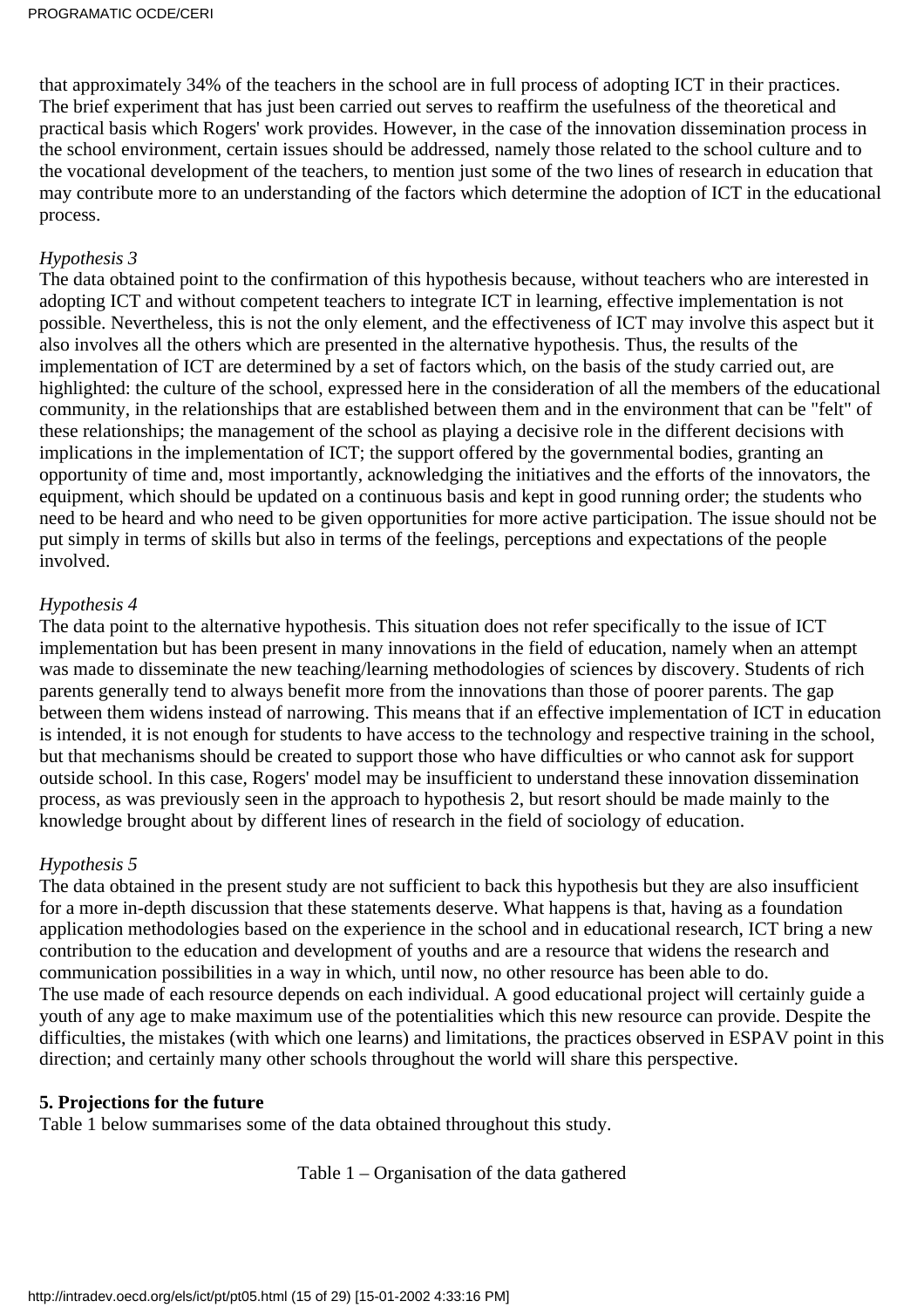| <b>Evaluation of the Change</b>                           |                                                                                                                                                                                                                                                                                        |  |  |  |  |  |
|-----------------------------------------------------------|----------------------------------------------------------------------------------------------------------------------------------------------------------------------------------------------------------------------------------------------------------------------------------------|--|--|--|--|--|
| 1. Dissemination patterns                                 | • School's Educational Project                                                                                                                                                                                                                                                         |  |  |  |  |  |
|                                                           | • Appropriate equipment                                                                                                                                                                                                                                                                |  |  |  |  |  |
|                                                           | • Creation of an Intranet                                                                                                                                                                                                                                                              |  |  |  |  |  |
|                                                           | • Creation of new subjects                                                                                                                                                                                                                                                             |  |  |  |  |  |
|                                                           | • Teacher training                                                                                                                                                                                                                                                                     |  |  |  |  |  |
|                                                           | $\bullet$ Informal support                                                                                                                                                                                                                                                             |  |  |  |  |  |
| $ 2$ . Upgrading and involvement of<br>the teaching staff | • Growing involvement (encouraged by an initial group of<br>approximately 20% of the teachers)                                                                                                                                                                                         |  |  |  |  |  |
|                                                           | • Voluntary work                                                                                                                                                                                                                                                                       |  |  |  |  |  |
|                                                           | • Personal, vocational upgrading                                                                                                                                                                                                                                                       |  |  |  |  |  |
|                                                           | • Weak upgrading by the Ministry of Education                                                                                                                                                                                                                                          |  |  |  |  |  |
| 3. The role of leadership                                 | Implementation of the School's Educational Project                                                                                                                                                                                                                                     |  |  |  |  |  |
|                                                           | • Support to the initiatives involving the reform                                                                                                                                                                                                                                      |  |  |  |  |  |
|                                                           | • Development of the relationships/meetings between the different<br>school bodies                                                                                                                                                                                                     |  |  |  |  |  |
| 4. ICT/Reform connection                                  | • Very close relationship. The Flexible Curriculum Management<br>reform programme on which the school embarked made it<br>possible to put into practice many of the ICT implementation<br>initiatives                                                                                  |  |  |  |  |  |
| 5. ICT infrastructures                                    | • 5 classrooms prepared with 12 computers each                                                                                                                                                                                                                                         |  |  |  |  |  |
|                                                           | Mediatec/resource centre                                                                                                                                                                                                                                                               |  |  |  |  |  |
|                                                           | • Internet (currently being reformulated)                                                                                                                                                                                                                                              |  |  |  |  |  |
|                                                           | • Intranet (currently under construction)                                                                                                                                                                                                                                              |  |  |  |  |  |
|                                                           | • Ratio: 1 computer per 6 students                                                                                                                                                                                                                                                     |  |  |  |  |  |
| 6. Effectiveness                                          | • Variable according to the initiatives: success of the new subjects<br>(NIT, Multimedia Workshop); increase in the use of ICT by<br>students and teachers; diversified and appropriate teacher training;<br>use of ICT in the study rooms and in the project areas.                   |  |  |  |  |  |
| 7. Academic rigour                                        | • No data are yet available that would make it possible to establish a<br>cause and effect relationship between the results obtained and the<br>initiatives taken within the scope of the reform. All that is<br>available at the moment are the perceptions of the school<br>members. |  |  |  |  |  |
| $ 8.$ Equity                                              | • All the students may enrol in the NIT                                                                                                                                                                                                                                                |  |  |  |  |  |
|                                                           | • Great heterogeneity in the computer resources of students at home                                                                                                                                                                                                                    |  |  |  |  |  |
|                                                           | • Different support offered by the parents                                                                                                                                                                                                                                             |  |  |  |  |  |
|                                                           | Girls show more difficulties initially but their work is of better<br>quality than that of boys.                                                                                                                                                                                       |  |  |  |  |  |
| 9. Sustainability                                         | • Very stable teaching body                                                                                                                                                                                                                                                            |  |  |  |  |  |
|                                                           | Evaluation in 1998/2001 of the School's Educational Project                                                                                                                                                                                                                            |  |  |  |  |  |
|                                                           | Negotiation in 2001/2002 of a new Educational Project                                                                                                                                                                                                                                  |  |  |  |  |  |
|                                                           | • Application for funding                                                                                                                                                                                                                                                              |  |  |  |  |  |
|                                                           | • Parents approve the initiatives involving ICT learning                                                                                                                                                                                                                               |  |  |  |  |  |
|                                                           | • Establishing protocols and partnerships with higher education<br>institutions                                                                                                                                                                                                        |  |  |  |  |  |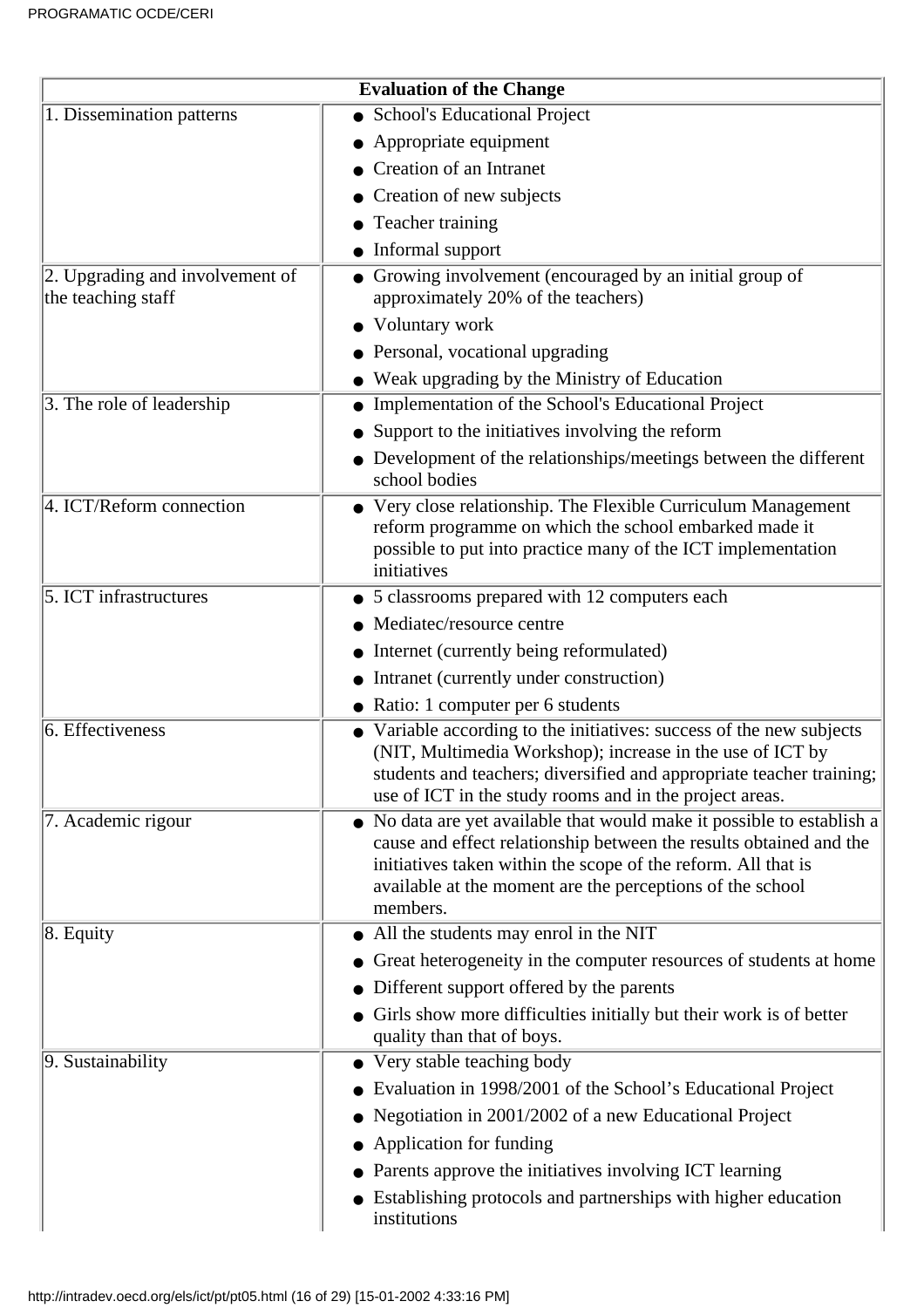The reform process is still in course and very little data is yet available to permit a more secure outlook on the sustainability of this process. Nevertheless, given the school's experience, the results achieved so far and the continued initiatives to encourage the generalised participation of the teachers, it is foreseen that the project will continue and will bring about positive results. It should be highlighted that, as referred in the discussion of the study's hypotheses, the many aspects that were investigated in this study are not, in themselves, enough for an effective implementation of ICT. The contribution of other areas of investigation, as well as a more detailed understanding of the culture of this school are important factors for a more reliable prediction of the future. In any case, the above summary table which mentions the types of action that should be implemented can serve as a basis to other schools who wish to pursue ICT implementation processes.

### **6. Annex A - Methodology**

The study started with a series of contacts with teachers from the school who could give us an idea of the school's receptiveness to the study. A teacher, whom we consider a key-contact, gave us a first description of the current situation of the school and of the possible limitations of carrying out all the data-gathering mechanisms foreseen in the study plan.

It was also this teacher who contacted the Chairman of the School's Executive Board who accepted to have a first meeting with this study's team leader, Isabel Chagas. Present at this meeting were, besides Isabel Chagas, the School Principal and the Teacher with whom we made the first contact and who, throughout this study, offered her support in the accomplishment of all the planned activities.

#### *Entry negotiation*

We were told that the school has undergone many studies and investigations, reason why the teachers are fed up with answering to all the requests, and especially to all the questionnaires that have come up. In view of the limitations identified and having as a reference the programmed study plan for the current investigation, it was decided:

- To interview the Chairman of the School's Executive Board who was willing to give us her support and to provide us with explanations whenever necessary. This teacher, an active participant in the school's reform process, also provided the necessary explanations on this aspect;
- To interview 5 teachers involved in the different initiatives within the scope of ICT. Some of these teachers are on the school's Executive Board which meant that they were able to give us their opinion on the reform process. One of these teachers, with vast experience in the application of ICT in school, including the implementation of computer rooms, of areas with access to ICT and the creation of the Internet, also answered some of the questions foreseen in the script for the interview with the technician;
- To interview 6 students in a group and students at the end of the observation of some classes;
- To observe at least 10 hours of classes in subjects at the school's choice;
- To issue questionnaires which were placed in the teachers' lockers. We were warned that the response rate would be very low as teachers were fed up with answering this type of documents. In fact, the response rate was very low – 18%;
- Owing to the difficulty in setting up appointments with parents/guardians, it was decided to contact class directors who have data on the reactions of the parents/guardians in relation to the reforms processed in the school or to add questions on this issue to be asked to the teachers and students interviewed;
- To place documentation at our disposal. A considerable amount of information on the school is available, namely via the Internet site, the documentation produced and also via the newspapers it publishes;
- To publicise all the school's initiatives to which the team would automatically be invited to assist, as for example, the science week and the school day;
- The period for collecting the data widely exceeded what was foreseen in the study plan. It lasted for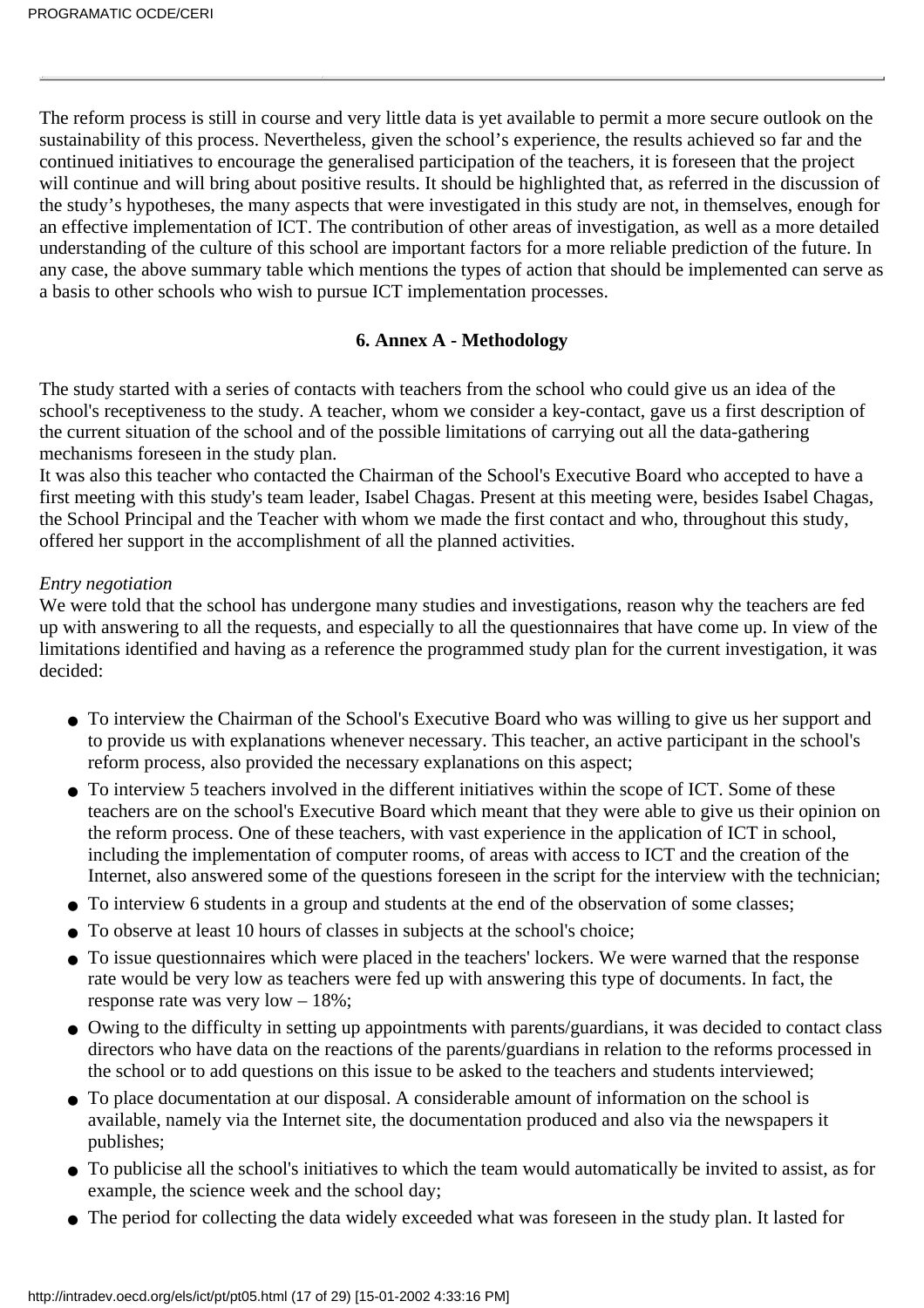approximately 15 days but was interrupted for several reasons, namely the Carnival holidays, which significantly delayed the gathering and processing of the data, as well as the drafting of the report.

#### *Mode of operation of the team*

The team, composed of four members, initially consulted the documents sent by the this study's organisation. Essentially the data-gathering documents were discussed and decisions were made as to their adaptation to the study's objectives and to the limitations which the school could present. These limitations would be oriented towards the objectives, but with a great deal of flexibility, so as to be able to gather other relevant information. All the interviews were recorded and transcribed. The analysis of the content was made on the basis of these transcriptions. The teacher interviews were carried out individually and lasted approximately one hour each. The students were interviewed in groups so as to achieve their more active participation.

The guidelines for the class observations were used very flexibly. It was decided to draw a narrative of each class from the notes that were periodically taken by the observer.

A detailed analysis was made of the school site and of the documents to which we had access. This analysis was oriented by the study objectives and by the various hypotheses.

## **7. Annex B - Documents used for analysis**

- ESPAV's Educational Project for 1998/2001
- ESPAV's site on the Internet
- ESPAV's Regulations
- Flexible Curriculum Management Programme
- Nónio Project Citizenship on the Threshold of the XXI Century under ESPAV's responsibility
- Report on the Visit to the School Day written by Estevão Ribeiro from the Universidade de S. Catarina, Brazil
- Development of Graphic Computer Sciences at ESPAV document presented at the exhibition organised within the scope of the 1997 Netdays
- Getting to Know Africa. Prospectus distributed by the Communication students during the presentation made on the School Day
- School Newsletter
- 5 numbers of the *Travessias* Magazine
- 1<sup>st</sup> number of the "Tok'a Ler" (Let's Read) Newspaper, which is part of the "Travessias" project.

## **8. Annex C – Application of ICT in a curricular subject A teacher's story**

I – An how do you integrate ICT in your classes? What kind of work do you give your students...

T – Well, I have different lessons. The subjects, they are all subjects as well... there is a completely different integration. For example, I have an area related to Technologies, the subject is actually called Technologies related to the Communication course, which is a Technological Course, and it's obvious that in this class we always use the computer. But we don't always use the computer. Why? Because the aim of the subject is to integrate the computer in assignments that the students are going to do. And at the beginning of the year, of each term, we take stock, first we talk to the students about the projects there are in the school, which the school has and which the students can voluntarily join. Then the students present a different project in which they would like to participate. On what subject? Well, we have a school project, an individual student project and an individual class project. It normally takes about three weeks to define the strategies that we're going to use, the projects that we're going to integrate, who, the division of tasks among the students and the creation of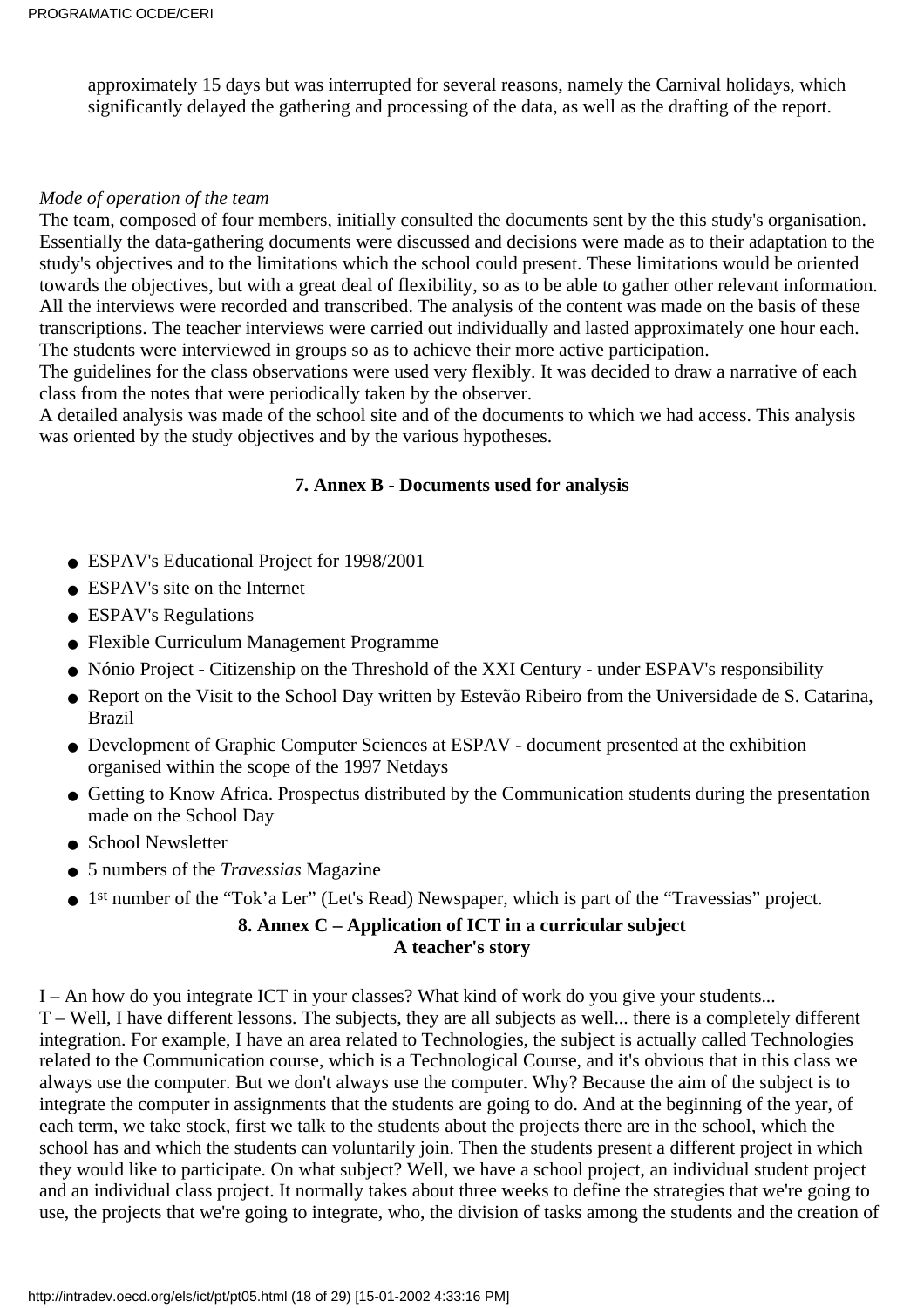a work file where they know exactly what they have to do. We then decide what the activities are and what has to be done to produce the materials. And at that time we often have to go outside the school, we often go outside the school, to... we are a team of reporters, not just photographers, who do reports outside the school and carry out interviews and surveys. So, all of this is done on the computer, but we go outside the school. These students are from the Communication area so the aim is to simultaneously create the spirit connected to the Communication's field today. We also go out often to see exhibitions, for example. At the beginning of the year we go and see the power of image at the World Press Photo Exhibition, which is on at the CCB (Centro Cultural de Belém) every year. We carefully analyse the power of image so that we can understand how to use image on the computer, how image works as a much more powerful force than text, how to create subtitles, how to find what is essential and remove what is accessory, how to set up an interview. We will then use the computer to reorganise all the material we made outside the school or in the school. So, the students from those areas are all working with me in projects, either the same project... or different projects. And they have set times to deliver the final product. Therefore, each of them already knows that by the end of the month, by the end of the term, they have a set path to follow.. if they have to perform certain activities, carry out certain types of research, and they also have the Internet, but they also have all the other resources... We work very hard, for example, to examine a research topic. What does the Internet provide and what does the Mediatec provide, what does a book, an encyclopaedia, an interview offer that is different from what the Internet provides, so that they don't think that Technology provides everything, no way. Know how to make a careful selection, take only that from the computer and restructure it. In other words, always have a critical outlook, not only towards the information that is gathered, comparing it with what exists in encyclopaedias, in books, etc., but also know how to go about selecting the vital elements. In other words, Technology helps us to develop a critical spirit, a spirit or research, the designing of materials. As far as designing materials is concerned, I'm very strict, in terms of the graphic designing of the documents they are creating. The students started... for the past two days we've been visiting all the bookshops and have found books related to design, etc. to see the design of the elements. What is a logotype, how is that book paginated, the importance of colour in certain elements, how do words stand out in relation to other elements, so that when creating their own documents they also start defining their own exigency in the final presentation of their documents so that these are well done... appealing, we are living in the era of appeal. These students' work is also related to publicity, marketing, so they have to create this spirit. And this is exactly what the computer does, it allows them this possibility. So, in these areas we work in this perspective.

In terms of Language, we work in another perspective. When the students produce texts, for example, both creative texts and critical commentaries, it is interesting to see what their starting point is and what their ending point is. In each class, therefore, we print... we always print the work that is being done so that when the student reaches the end of the work, we have all the phases in the writing process and we can understand how the computer made it possible to change, cut, manipulate, add, we can see which are the... the start of a document, the path where the words were dominant and how these words are changed as we go along, how they disappear or change, or how other words are added until we reach the end. So, it is work related to writing. It is work on designing. And here it is very important work. Because it's not a case of "typing" a text, we never "type" a text. There are elements that they remove and research that they add. They are elements that they produce in a continuous process and which they reorganise at the end. And the computer allows them to reorganise the elements. It's not typing a text. This they do in the mediatec, if they need to, then they transfer it. There. But it's to see the creation process of a text... of a text... the evolution.

#### **9. Annex D. Study of the Sample - Portugal**

#### 1. Schools/places per Region

|       | $1st$ and $2nd$<br>cycle | 3 <sup>rd</sup> cycle and<br>Secondary school |  |
|-------|--------------------------|-----------------------------------------------|--|
|       |                          |                                               |  |
| North |                          |                                               |  |
| South |                          |                                               |  |
|       |                          |                                               |  |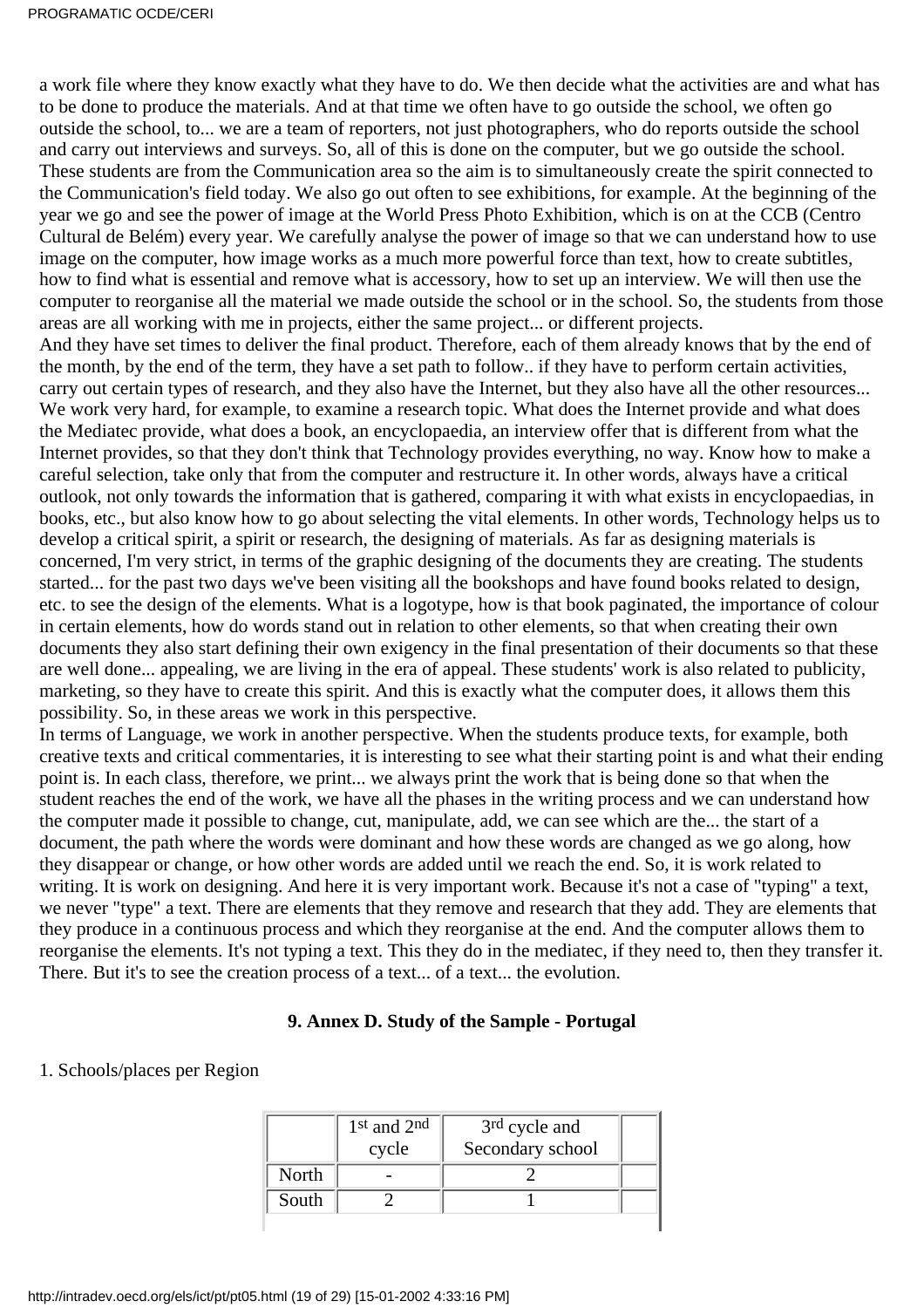| $\mathbf{v}$ |  |  |
|--------------|--|--|

## 2. Information on the places

|            | André de<br>Resende | Santa Clara | António Vieira                      | Braga 1 | $\vert$ Braga 2 |
|------------|---------------------|-------------|-------------------------------------|---------|-----------------|
| Address    |                     |             | R. Marquês de Soveral               |         |                 |
|            |                     |             | 1700 Lisboa                         |         |                 |
| Telephone  |                     |             | 351-21-8484111                      |         |                 |
| Principle  |                     |             |                                     |         |                 |
| Home-page  |                     |             | www.esec-pde-antonio-vieira.rcts.pt |         |                 |
| $ e$ -mail |                     |             | $\epsilon$ espay@mail.telepac.pt    |         |                 |

## 3. Characteristics of the reform or curricular innovation under study

|                                                                             | André de<br><b>Resende</b> | Santa Clara António Vieira                                                                                           | Braga 1 | Braga 2 |
|-----------------------------------------------------------------------------|----------------------------|----------------------------------------------------------------------------------------------------------------------|---------|---------|
| Name                                                                        |                            | Implementa-tion<br>of ICT/Flexible                                                                                   |         |         |
|                                                                             |                            | curriculum<br>management                                                                                             |         |         |
| Schooling levels<br>involved                                                |                            | 3rd cycle of<br>basic and<br>secondary<br>education<br>groupings from<br>1 to 4 with two<br>technological<br>courses |         |         |
| Number of teachers<br>involved                                              |                            | All the teachers<br>in the school                                                                                    |         |         |
| % of teachers who<br>have completed their<br>vocational training<br>periods |                            | Approximately<br>95%                                                                                                 |         |         |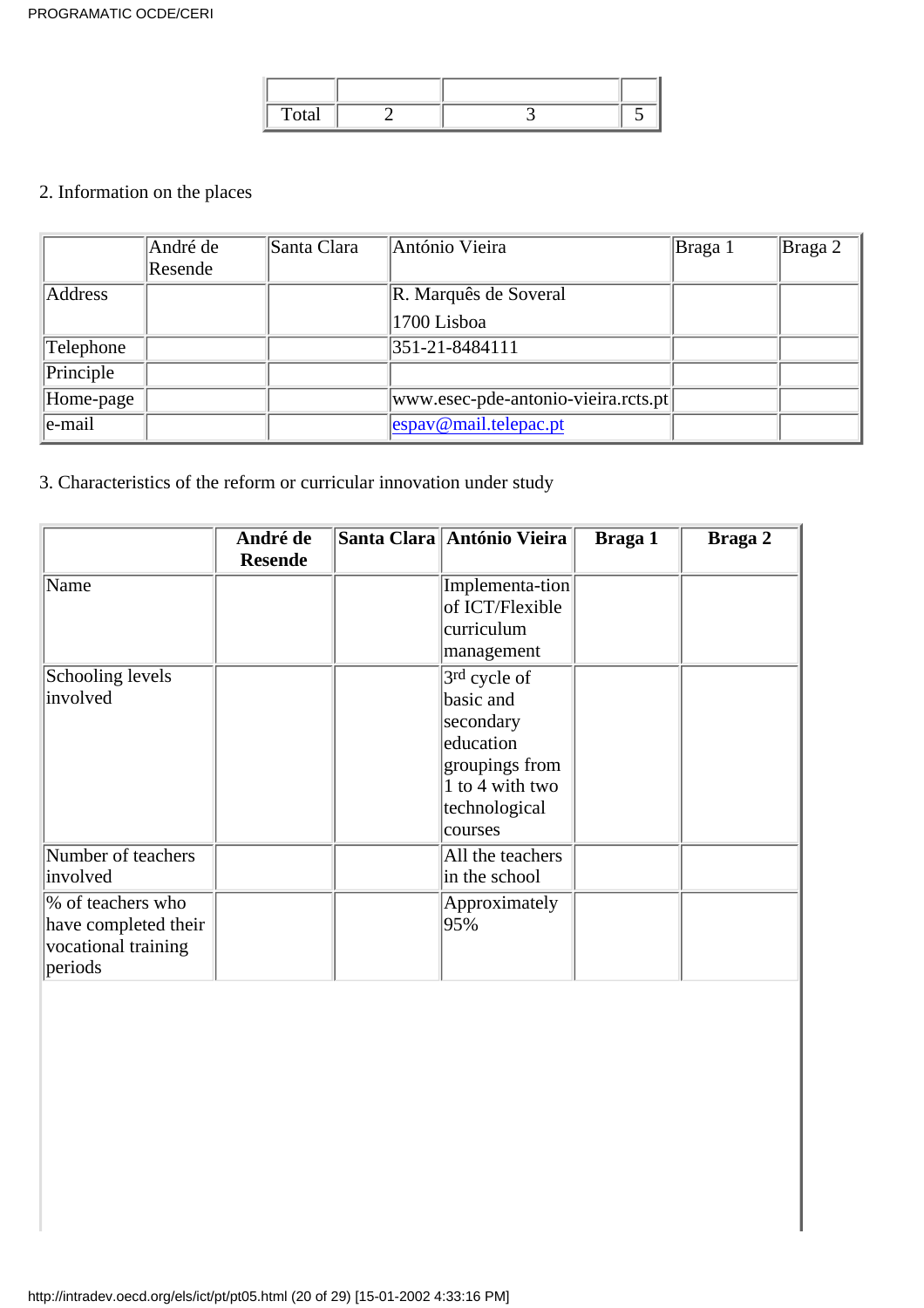| Number of classes     | Within the                                                                                        |
|-----------------------|---------------------------------------------------------------------------------------------------|
| involved              | scope of the                                                                                      |
|                       | flexible                                                                                          |
|                       | curriculum:                                                                                       |
|                       | $7th$ grade -3                                                                                    |
|                       | $8th$ grade -3                                                                                    |
|                       | $9th$ grade – in an<br>initial phase                                                              |
|                       | Secondary:<br>difficult to<br>quantify: all the<br>classes have<br>contact with<br>ICT in one way |
|                       | or another                                                                                        |
| Number of             | <b>Basic: 20-25</b>                                                                               |
| students/class        | Secondary: very<br>variable                                                                       |
| Students with special | Inexistent. Only                                                                                  |
| educational needs     | about 8 with                                                                                      |
|                       | profound                                                                                          |
|                       | learning<br>difficulties                                                                          |
|                       |                                                                                                   |
| Number of rooms       | $5$ computer<br>rooms                                                                             |
|                       | 24 regular                                                                                        |
|                       | classroom                                                                                         |
| Library               | Yes - mediatec,                                                                                   |
|                       | resource centre                                                                                   |
| Study room            | $\boxed{\text{In the library - 1}}$                                                               |
|                       | area dedicated                                                                                    |
|                       | to study.                                                                                         |
|                       | One big room                                                                                      |
|                       | subdivided into                                                                                   |
|                       | two study areas                                                                                   |
| Social activities     | Students' room                                                                                    |
| room                  | Canteen and                                                                                       |
|                       | esplanade                                                                                         |
|                       | Covered room                                                                                      |
|                       | with tables,                                                                                      |
|                       | chairs, different<br>games (e.g.                                                                  |
|                       | table tennis)                                                                                     |

# 4. Characteristics of the Schools (existing technologies)

| $\sim$ la $\sim$ $\sim$ | -aci.<br>. |  |
|-------------------------|------------|--|
|                         |            |  |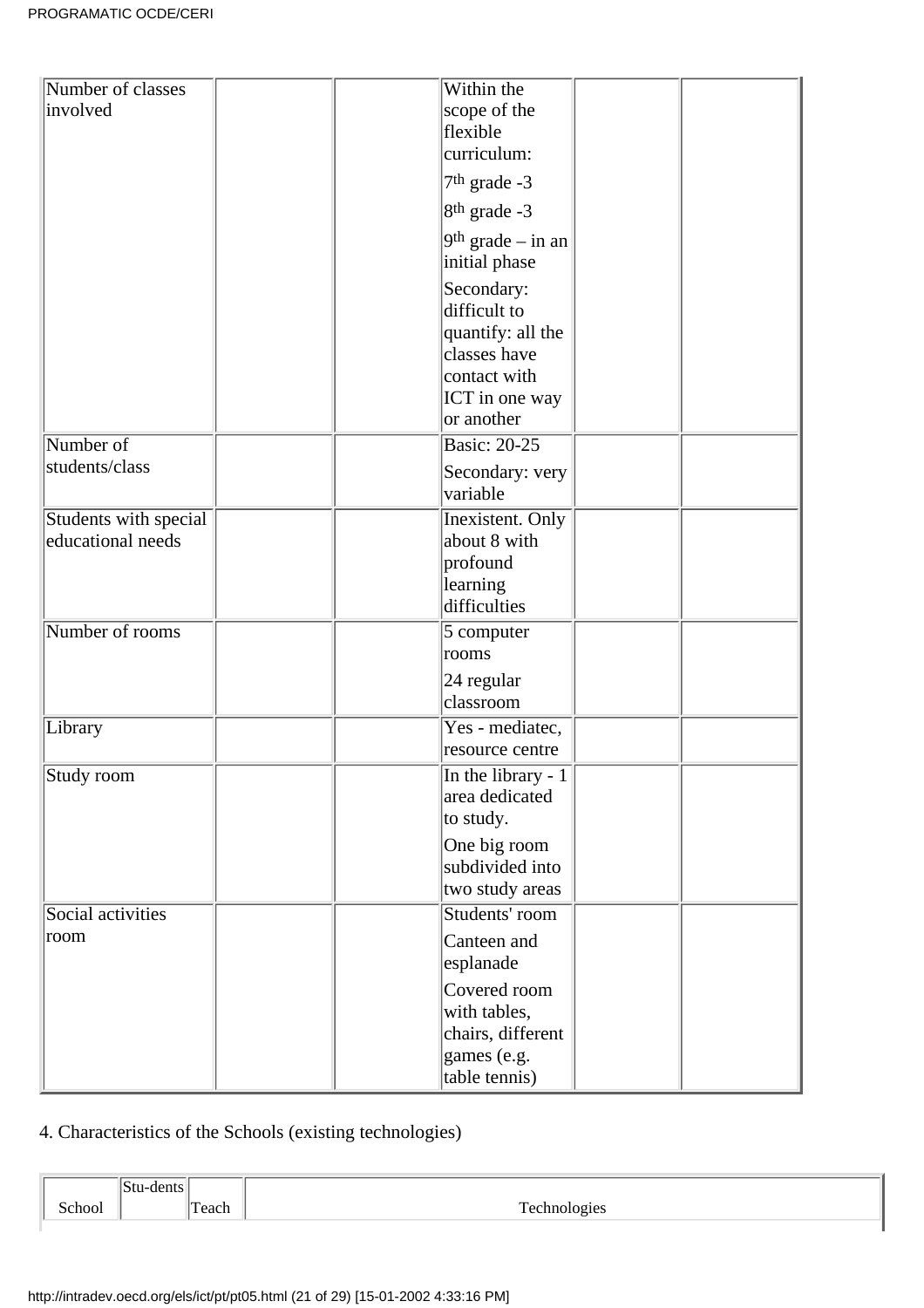|                   |     |     | Computers |                                                     |                                                                                                                                      |                                |         | <b>Internet Access</b> |                                                                                     |       |
|-------------------|-----|-----|-----------|-----------------------------------------------------|--------------------------------------------------------------------------------------------------------------------------------------|--------------------------------|---------|------------------------|-------------------------------------------------------------------------------------|-------|
|                   |     |     |           |                                                     | Location                                                                                                                             |                                |         | Location               |                                                                                     |       |
|                   |     |     | Library   | Computer                                            | Other rooms                                                                                                                          | Total/                         | Library | Computer               | Other                                                                               | Total |
|                   |     |     |           | room                                                |                                                                                                                                      | ratio *                        |         | room                   | rooms                                                                               |       |
| André<br>Resende  |     |     |           |                                                     |                                                                                                                                      |                                |         |                        |                                                                                     |       |
| Santa<br>Clara    |     |     |           |                                                     |                                                                                                                                      |                                |         |                        |                                                                                     |       |
| António<br>Vieira | 640 | 100 |           | 5 computer<br>rooms with<br>12<br>computers<br>each | Staff room $(4)$<br>Study room<br>Multimedia<br>kits(3)<br>Secretaries office<br>Parents/guardians'<br>room $(2)$<br>Executive board | 1 comp.<br> per 6 <br>students | Yes     | Yes                    | In most<br>cases,<br>connections<br>are being<br>set up in all<br>the<br>classrooms |       |
| Braga 1           |     |     |           |                                                     |                                                                                                                                      |                                |         |                        |                                                                                     |       |
| Braga 2           |     |     |           |                                                     |                                                                                                                                      |                                |         |                        |                                                                                     |       |
|                   |     |     |           |                                                     |                                                                                                                                      |                                |         |                        |                                                                                     |       |
| Total             |     |     |           |                                                     |                                                                                                                                      |                                |         |                        |                                                                                     |       |

\* in this column indicate the total number of computers and the ratio of students per computer

5. Methodology

|            |                    | André<br>Resende       | Santa Clara António | Vieira                    | Braga 1 | Braga 2 | Totals |
|------------|--------------------|------------------------|---------------------|---------------------------|---------|---------|--------|
| Interviews |                    |                        |                     |                           |         |         |        |
|            | <b>Teachers</b>    | $\overline{10}$        | $\overline{4}$      | $\overline{5}$            |         |         |        |
|            | Principals         | $\overline{1}$         | $\mathbf{1}$        | $\overline{1}$            |         |         |        |
|            | <b>Students</b>    | $\overline{2}$         | $\mathbf{1}$        | $\overline{6}$            |         |         |        |
|            | Parents            | $\blacksquare$         | $\mathbf{1}$        | $\overline{0}$            |         |         |        |
|            | Specialists        | $\overline{1}$         | $\overline{1}$      | $\overline{1}$            |         |         |        |
| Surveys    |                    |                        |                     |                           |         |         |        |
| sent       |                    |                        |                     | $\overline{100}$          |         |         |        |
| received   |                    |                        |                     | $\overline{18}$           |         |         |        |
|            | Rate of return     |                        |                     | 18%                       |         |         |        |
|            | Class observations |                        |                     | 10 hours                  |         |         |        |
|            | Subjects/Time      |                        |                     |                           |         |         |        |
|            |                    |                        |                     |                           |         |         |        |
|            |                    |                        |                     |                           |         |         |        |
|            |                    |                        |                     |                           |         |         |        |
|            |                    |                        |                     |                           |         |         |        |
|            |                    |                        |                     |                           |         |         |        |
|            | Total              | $\overline{6\sqrt{?}}$ |                     | $\overline{10}$           |         |         |        |
| Materials  |                    |                        |                     |                           |         |         |        |
|            | Web page           | Yes                    |                     | $\overline{\mathrm{Yes}}$ |         |         |        |
|            | Projects           | $\mathbf{1}$           |                     | 5                         |         |         |        |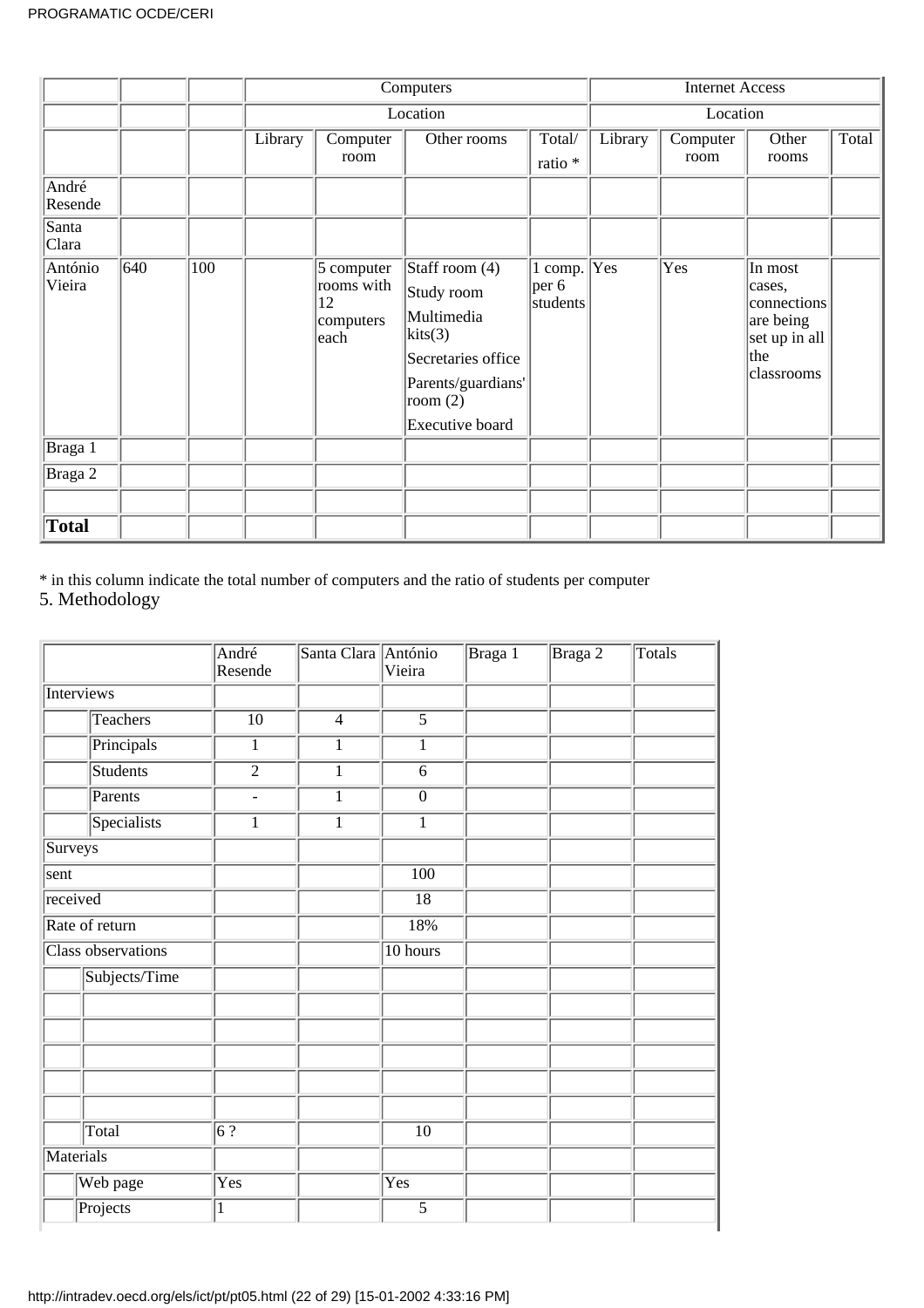| Student materials | Yes ? | $Yes - 1$<br>CD-ROM |  |  |
|-------------------|-------|---------------------|--|--|
| Photographs       | ves   | no                  |  |  |
| Videos            | ves   | no                  |  |  |
|                   |       |                     |  |  |

## **10. Annex E – Data on the Teachers' Survey**

The response rate was very low (18%), which makes it impossible to use this document as a basis on which to evaluate the extension to which ICT are used in ESPAV. These data should be interpreted together with the data resulting from the interviews and the observations carried out.

It is interesting to note that, in view of our comments on the reduced number of answers, many of the teachers we contacted and interviewed told us that they had not replied because they had already spoken to us. Thus, these data may correspond to a situation of teachers who do not yet have much experience in the use of ICT.

# **SURVEY ON TEACHERS' ICT PRACTICES**

| <b>Questions</b> | $\overline{\mathsf{v}\mathsf{c}}$ | С | $\overline{\text{SC}}$ | $\overline{\text{NC}}$ |
|------------------|-----------------------------------|---|------------------------|------------------------|
| n.1(17)          | 10                                | 6 |                        |                        |
| n.2              | 5                                 | 5 | 5                      | 3                      |
| n.3              |                                   | 0 | 3                      | 15                     |
| n.4              | 4                                 | 5 | 5                      |                        |
| n.5              |                                   |   |                        | 13                     |
| n.6              | 5                                 | 4 | 5                      | 4                      |
| n.7(17)          |                                   | ∩ | 2                      | 15                     |
| n.8              |                                   | 6 | 3                      | 8                      |
| n.9              | 3                                 |   | 2                      | 12                     |

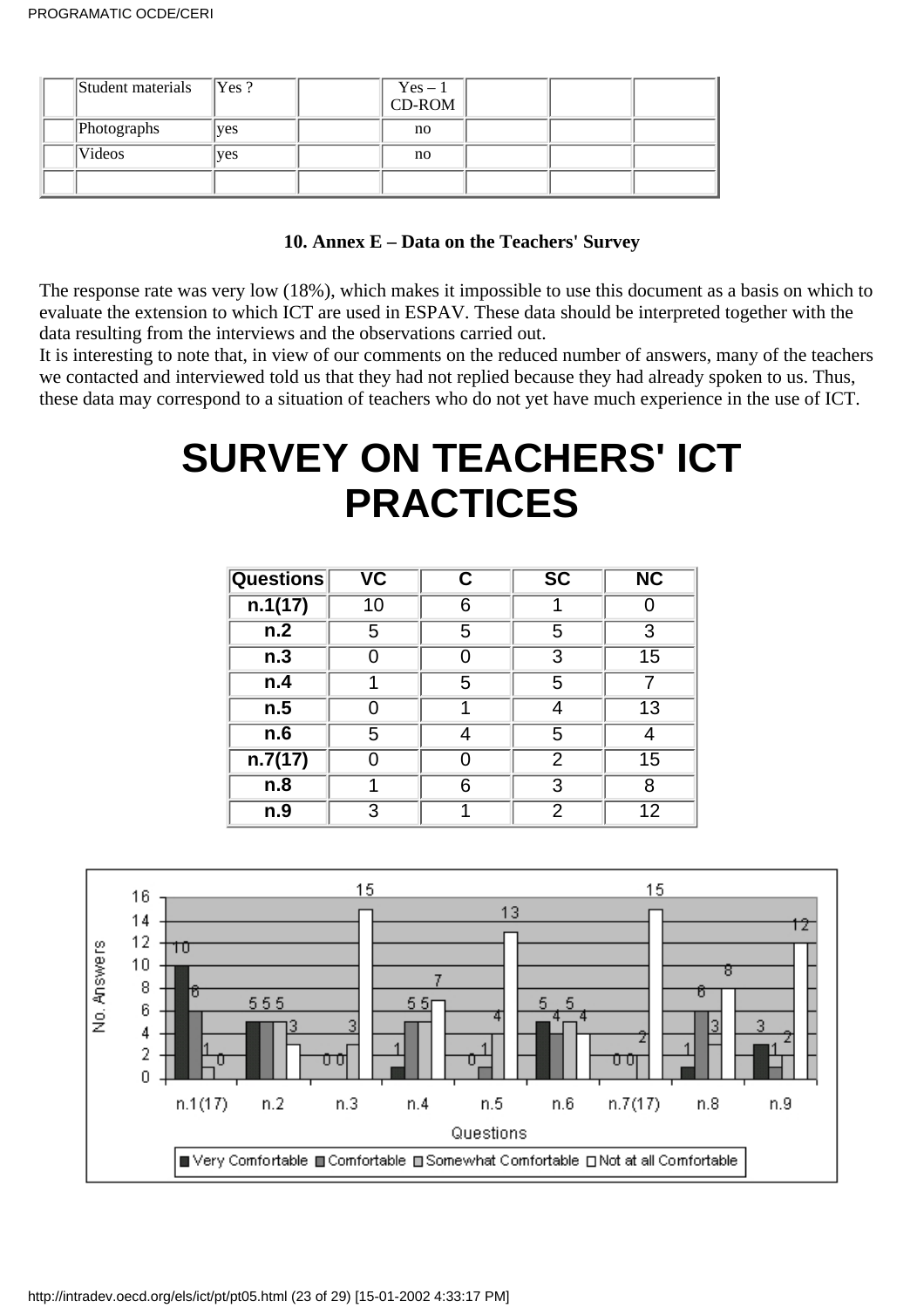#### PROGRAMATIC OCDE/CERI

| <b>Questions</b> |    |   | ML | <b>NI</b>      |
|------------------|----|---|----|----------------|
| n.10             | 12 | 4 | 2  |                |
| n.11             | 10 | 5 | 3  |                |
| n.12             | 2  | 3 |    | 6              |
| n.13             | 2  | 8 | 6  | $\overline{2}$ |
| n.14(17)         |    | 4 | 6  | 6              |
| n.15             | 3  | 5 | 8  | $\overline{2}$ |
| n.16(17)         |    |   | 5  |                |
| n.17             | 3  |   | 4  |                |
| n.18(17)         |    | 6 | 4  | 3              |



| <b>Questions</b> | $\overline{\text{SW}}$ | <b>SM</b>      | S              | N              |
|------------------|------------------------|----------------|----------------|----------------|
| n.19             | 2                      | 3              | 11             | $\overline{2}$ |
| n.20             | ი                      | $\Omega$       |                | 17             |
| n.21             | 1                      | 0              | 5              | 12             |
| n.22             | 3                      | 5              |                | 3              |
| n.23             | O                      | O              | 4              | 14             |
| n.24             | O                      | 2              | 2              | 14             |
| n.25(17)         | O                      | $\overline{2}$ | 4              | 11             |
| n.26             | ი                      | $\overline{0}$ | 2              | 16             |
| n.27(17)         | 1                      | 1              | $\overline{2}$ | 13             |
| n.28(17)         | ი                      | 3              | 3              | 11             |
| n.29             | O                      | 0              | 0              |                |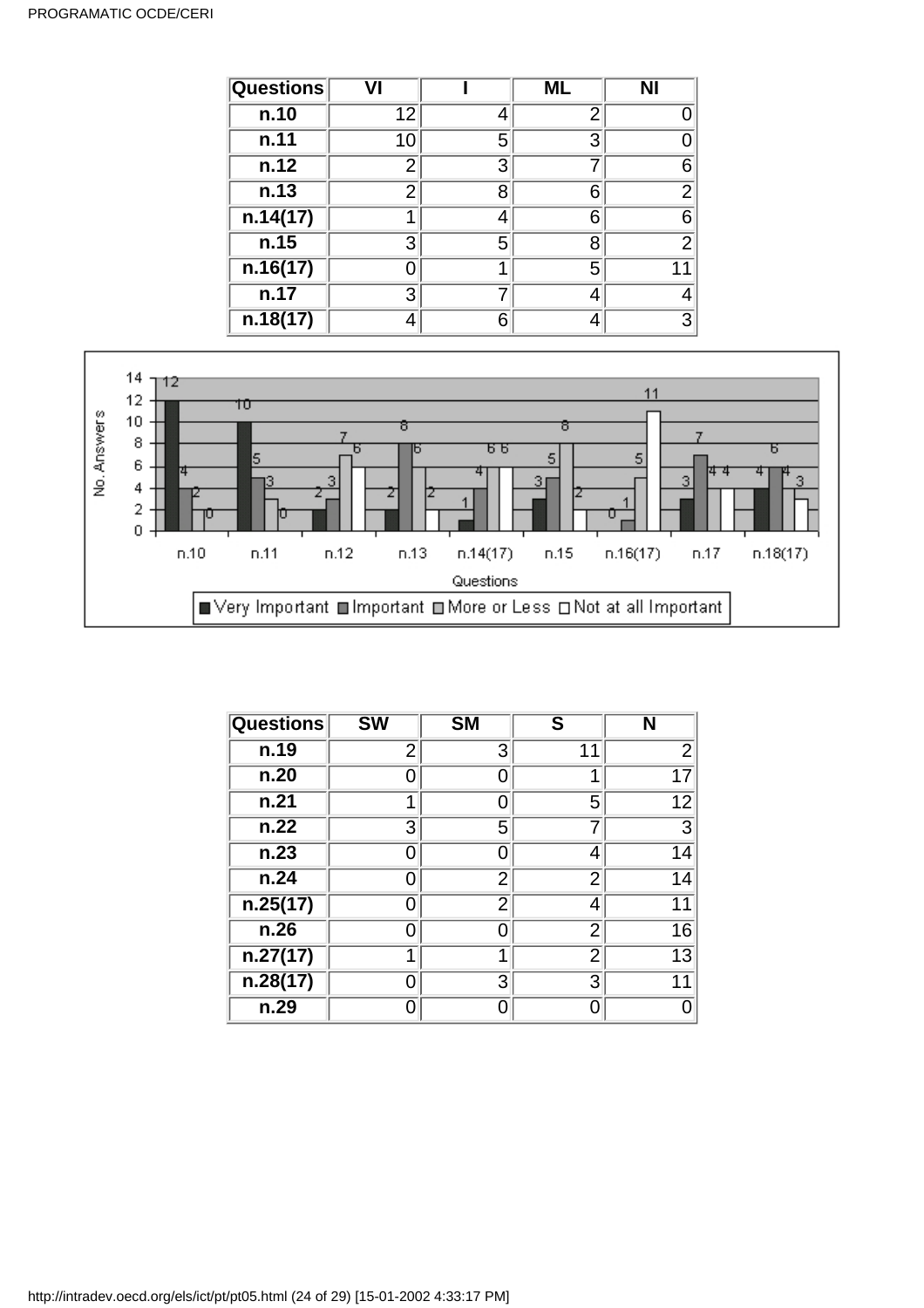







| $\vert\mathsf{Questions}\vert$ |  |  |
|--------------------------------|--|--|
| $\ln 32(16)$                   |  |  |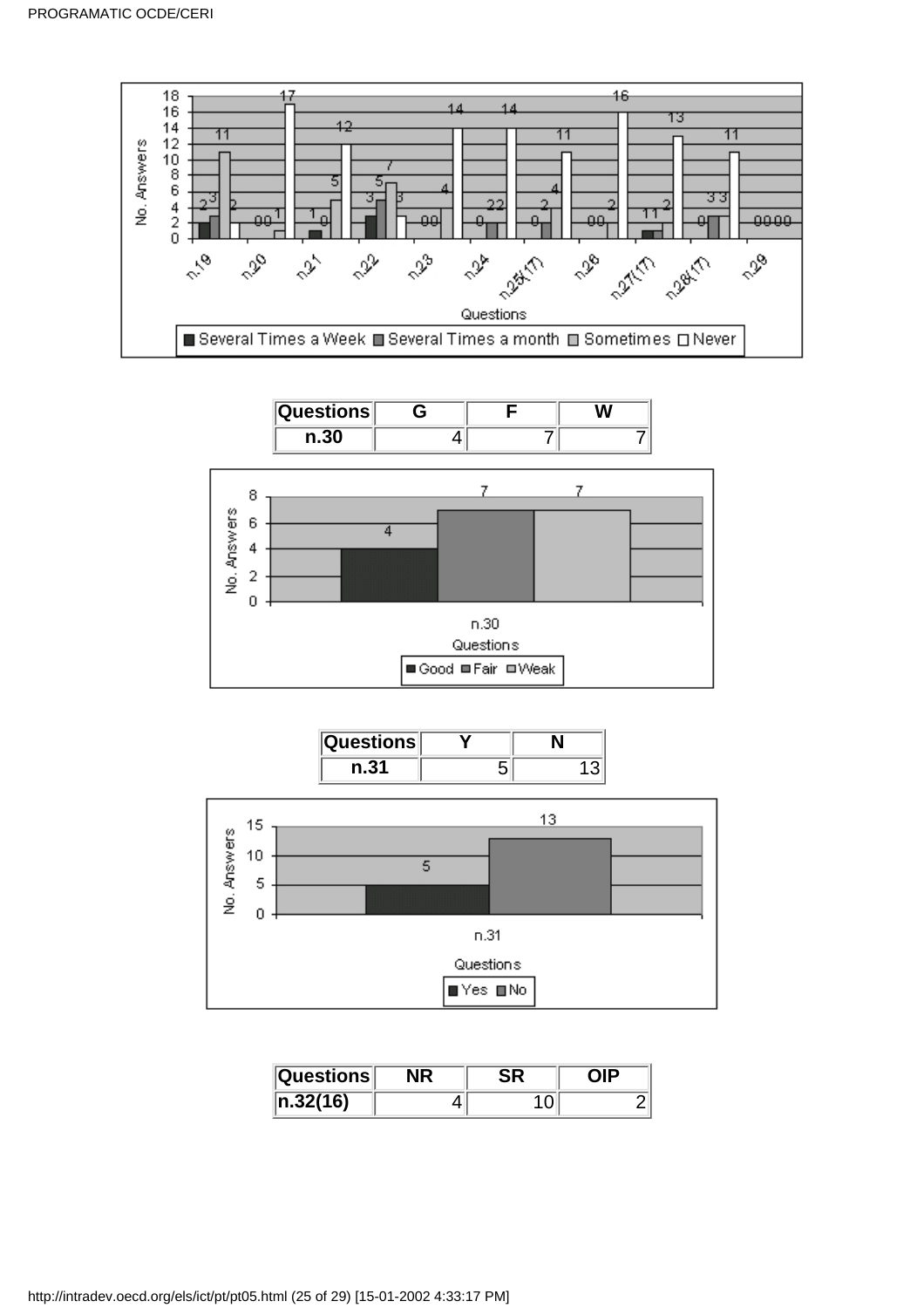









| $\vert\mathsf{Questions}\vert$ | Μ |  |
|--------------------------------|---|--|
| n.35(17)                       |   |  |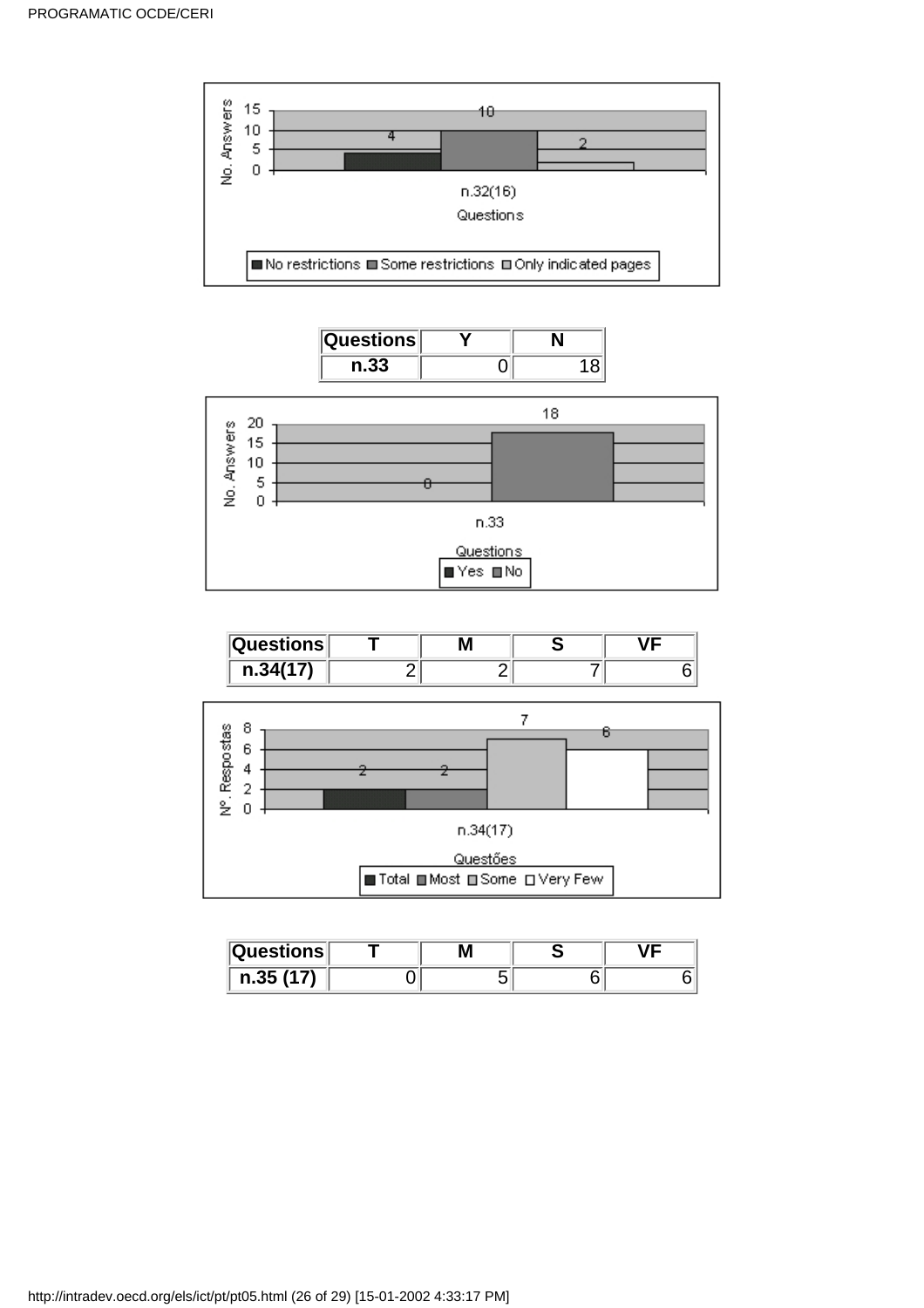







| ิ ⊍uestions∥ |  |
|--------------|--|
|              |  |

http://intradev.oecd.org/els/ict/pt/pt05.html (27 of 29) [15-01-2002 4:33:17 PM]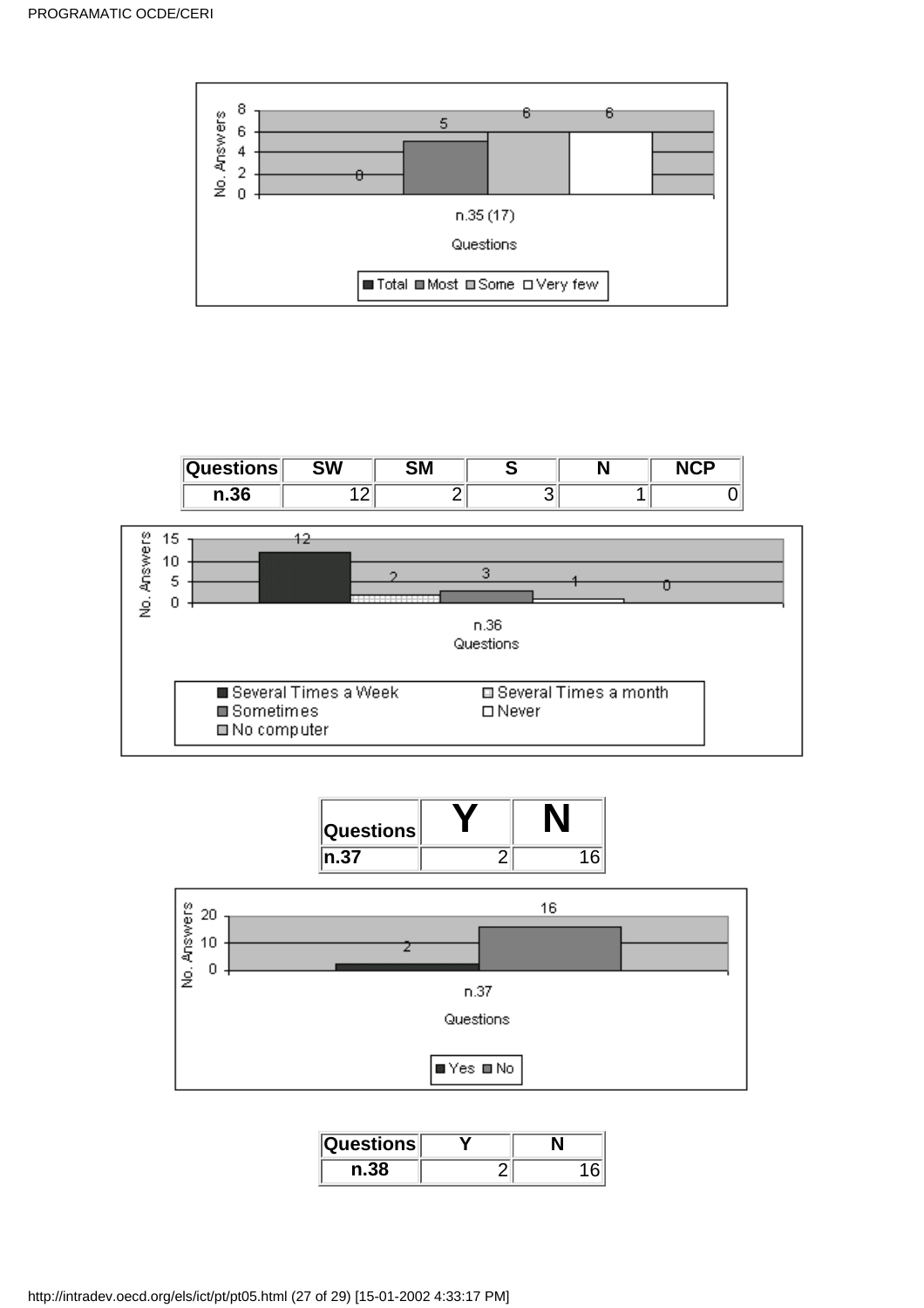





| $\sf\bf\sf\small Questions$ | >11 | 16:111 | [1:5] |  |
|-----------------------------|-----|--------|-------|--|
| $n.40-1$                    |     |        |       |  |
| $n.40-2$                    |     |        |       |  |



| <b>Questions</b> | [0;5[ | [5;10[ | [10;15] | $=15$ |
|------------------|-------|--------|---------|-------|
| n.41             | 18    |        |         |       |
| n.42             | 16    |        |         |       |
| n.43             | 16    | ÷.     |         |       |
| n.44             | 18    |        |         |       |
| n.45             |       |        |         |       |